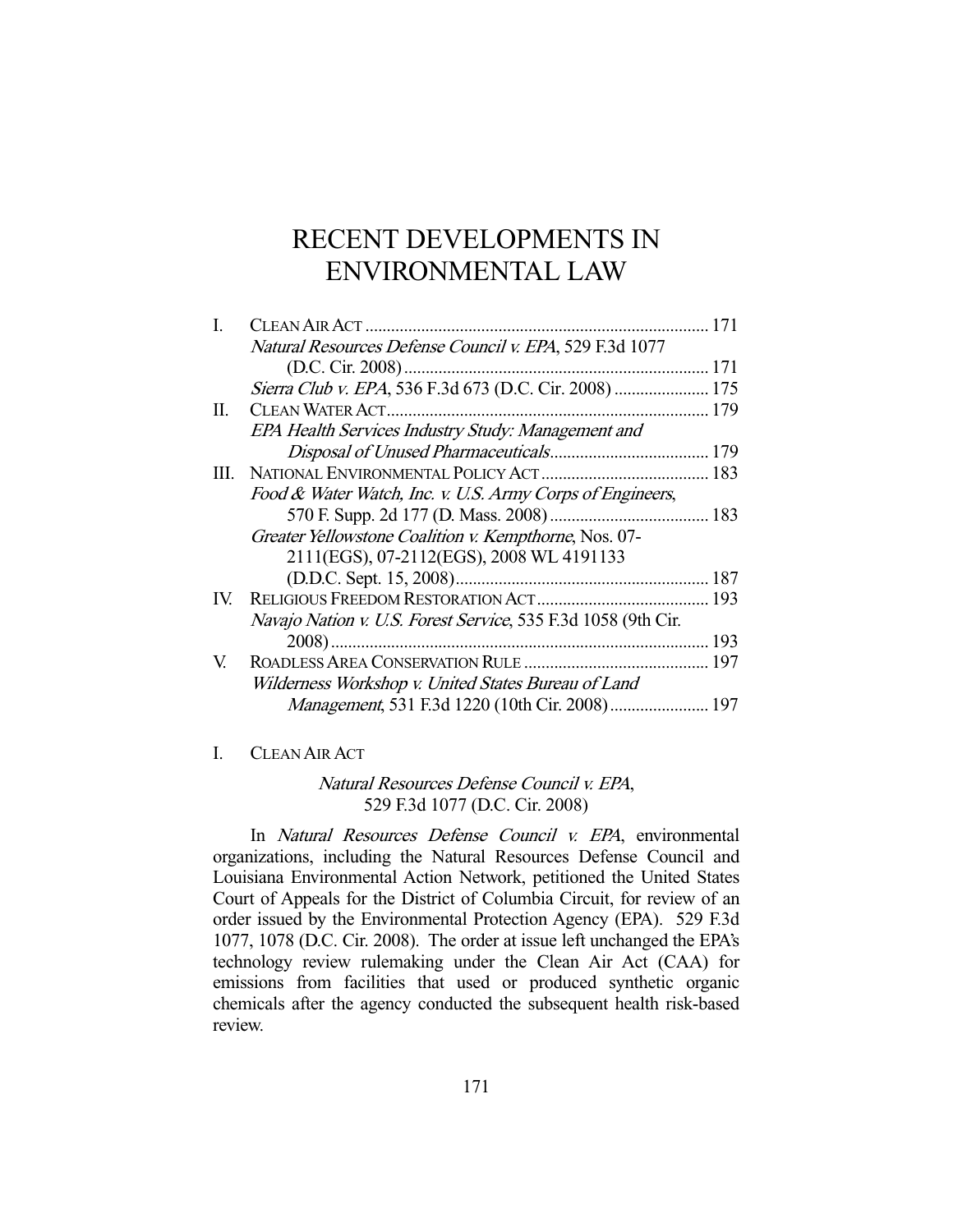The court commenced the opinion with a discussion of section 112 of the CAA, a summary on the Act's legislative history, and the procedure for carrying out the section. *Id.* at 1079. Section 112 of the CAA regulates hazardous air pollutants and accordingly applies to facilities that use or produce the synthetic organic chemicals which are at the center of this case. In 1990, Congress adopted a new regulatory approach for hazardous air pollutants under section 12 which involves two stages of regulation, each with different standards. Id. at 1079-80. At the first stage of regulation, the EPA is required to consider the best available technology to control emissions for each category of major sources that emits one or more of the listed hazardous air pollutants. *Id.* at 1079 (citing 42 U.S.C. § 7412(d)(2)-(3) (2000)). This is known as the technology-based approach. At the second stage of regulation, known as the "risk-based" or "health-based" stage, the EPA is required to review any residual health risks of a pollutant and set a standard based upon a medical assessment of those health risks. Id. at 1080 (citing 42 U.S.C.  $$7412(f)$ ).

 Relevant to the instant case, in 1994, the EPA promulgated the first stage, technology-based emissions standard for U.S. facilities that produce or use synthetic organic chemicals. Subsequently, in 1999, the agency commenced the second health risk-based stage to determine whether the technology-based standards should be revised because it was determined that these emissions pose lifetime excess cancer risks of greater than one in one million. In 2006, the EPA gave notice of proposed rulemaking in which it listed two options for standards. Id. (citing 71 Fed. Reg. 34,422, 34,438 (June 14, 2006)). One option would have imposed stricter emissions standards, while the other option, which the agency elected, was a reaffirmation of the original, technology-onlybased standard. Id. (citing 71 Fed. Reg. 76,603 (Dec. 21, 2006)). The EPA reasoned that under the original technology-based standard, no individual would face an excess lifetime cancer risk of greater than 100 in one million, which it regarded in accordance with precedent as "presumptively acceptable." Additionally, pursuant to section 112, the EPA concluded that in light of the technological developments over the past eight years, no revision was necessary.

 Petitioners challenged the EPA's order, arguing that it was improper based upon the statutory construction of subsections  $112(f)(2)(A)$  and 112(d)(6) of the CAA, and that the EPA's health-based risk analysis was arbitrary and capricious. The court rejected all of the petitioners' arguments and denied the petition for review.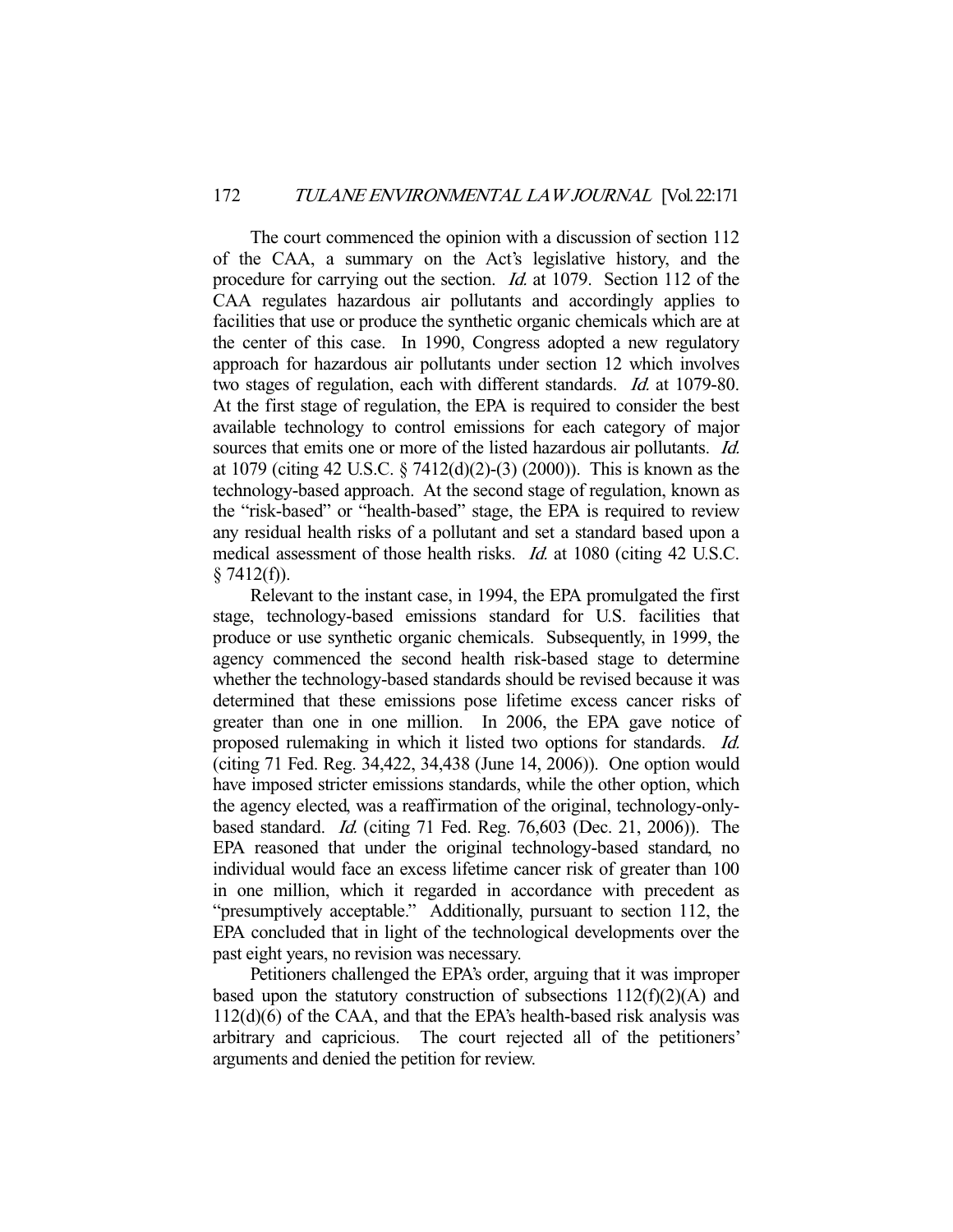First, petitioners argued that subsection  $112(f)(2)(A)$  requires the EPA to revise emissions standards for facilities that use or produce synthetic organic chemicals to reduce lifetime excess cancer risk to one in one million, rather than to 100 in one million as the EPA did in its order. Id. at 1081. The relevant provision states:

If Congress does not act on any recommendation submitted under paragraph (1), the Administrator shall, within 8 years after promulgation of standards for each category or subcategory of sources pursuant to subsection (d) of this section, promulgate standards for such category or subcategory if promulgation of such standards is required in order to provide an ample margin of safety to protect public health in accordance with this section (as in effect before November 15, 1990) or to prevent, taking into all consideration cost, energy, safety, and other relevant factors, an adverse environmental effect. Emissions standards promulgated under this subsection shall provide an ample margin of safety to protect public health in accordance with this section (as in effect before November 15, 1990), unless the Administrator determines that a more stringent standard is necessary to prevent, taking into consideration costs, energy, safety, and other relevant factors, an adverse environmental effect. If standards promulgated pursuant to subsection (d) of this section and applicable to a category or subcategory of sources emitting a pollutant (or pollutants) classified as a known, probable or possible human carcinogen do not reduce lifetime excess cancer risks to the individual most exposed to emissions from a source in the category or subcategory to less than one in one million, the Administrator shall promulgate standards under this subsection for such source category.

*Id.* (quoting 42 U.S.C.  $\S 7412(f)(2)(A)$ ). Petitioners argued that the third sentence of subsection  $112(f)(2)(A)$  expressly supports their position that the EPA was required to reduce the risk to one in one million. The court rejected the petitioners' argument because the third sentence, which requires the Administrator to "promulgate standards," fails to include directions for the substantive content of those standards. The court also noted that Congress deliberately drafted the sentence to be ambiguous. Instead, the court stated that the standard set in the second sentence, "provide an ample margin of safety to protect public health," applies to the third sentence. Id. at 1082. Additionally, the court cited a reference in subsection  $112(f)(2)(B)$  to the EPA's *Benzene* rulemaking as the applicable standard for "ample margin of safety" in sentence two of  $112(f)(2)(A)$ . *Id.* (citing 54 Fed. Reg. 38,044). The *Benzene* rulemaking states that the "ample margin" is met so long as the maximum excess risk is 100-in-one million, while the one-in-one million standard is just an "aspirational goal."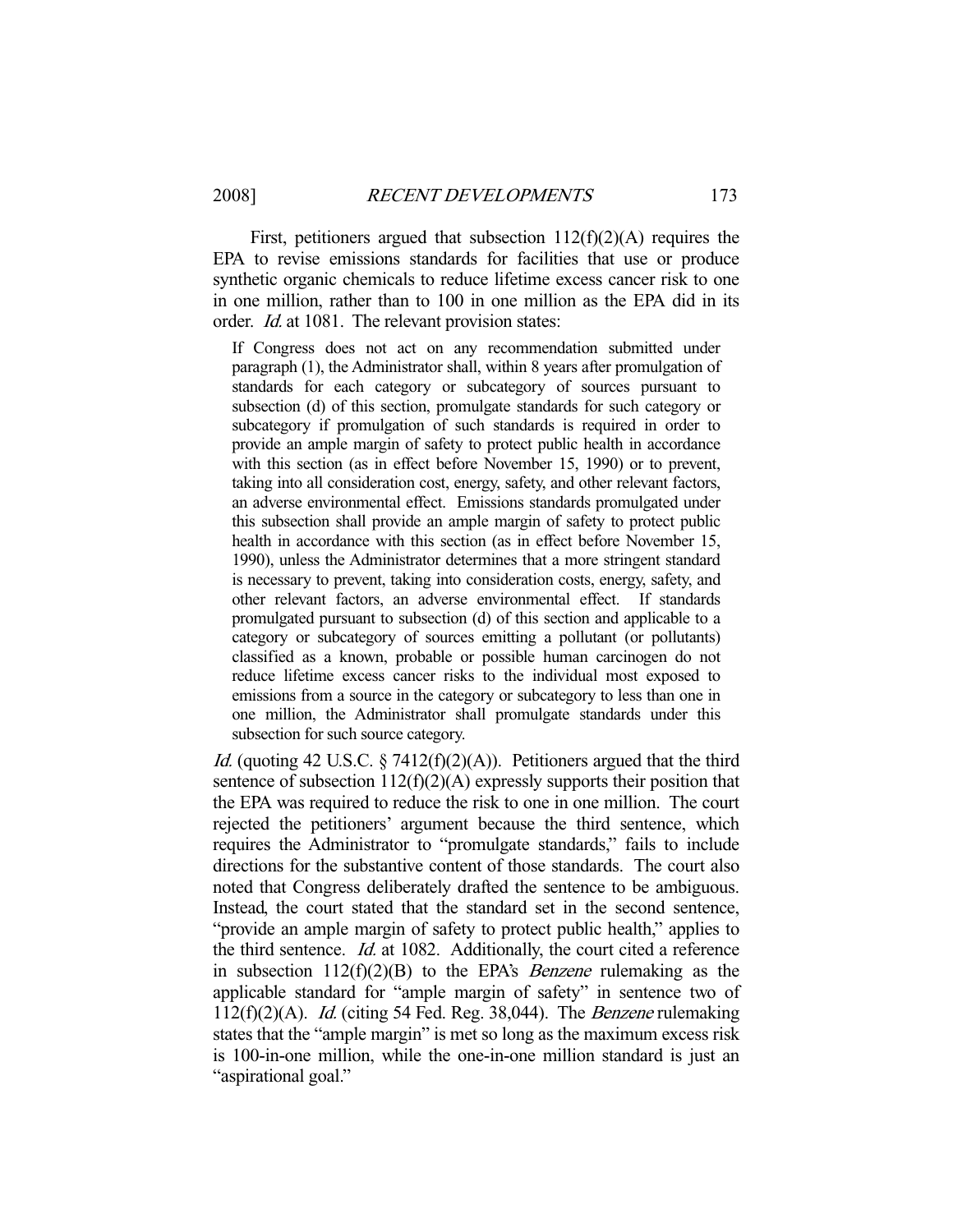The petitioners challenged the court's above findings, arguing that (1) the Benzene rulemaking only applies to regulations involving Benzene, (2) the *Benzene* rulemaking only applies to noncarcinogens, (3) the third sentence is rendered meaningless by the application of the Benzene rulemaking standard, (4) the EPA did not promulgate standards because it readopted the initial standards, and (5) the EPA unlawfully considered cost while setting the standards. Id. at 1082-83. The court quickly dismissed each of these challenges based upon the express language of subsection  $112(f)(2)(A)$  and the *Benzene* rulemaking. *Id.* at 1083. Ultimately, the court found that the EPA's interpretation of subsection  $112(f)(2)$  is at least reasonable and accordingly it was upheld.

 Second, the petitioners argued that the EPA failed to uphold subsection 112(d)(6) because the agency did not completely recalculate the maximum achievable control technology for facilities that use or produce synthetic organic chemicals, and it improperly considered costs when it decided not to revise the standards. *Id.* at 1084. Subsection 112(d)(6) states "[t]he Administrator shall review, and revise as necessary (taking into account developments in practices, processes, and control technologies), emissions standards promulgated under this section no less often than every 8 years." The petitioners argued that the statute requires the EPA to completely recalculate the maximum achievable control technology rather than, as the agency did, just rely on previous analysis. The court rejected the argument, reasoning that there is no such obligation under the statute, especially in light of the fact that the petitioners failed to identify any post-1994 technological innovations that the EPA failed to consider. Additionally, the petitioners argued that the EPA improperly considered cost as a factor in the decision to not revise the standards. The court circumvented this argument by stating that it was not required to even decide the issue because the petitioners failed to challenge the core requirement of subsection  $112(d)(6)$ , "significant developments in practices, processes and control technologies," so it was irrelevant whether the EPA considered costs in its determination.

 Third, the petitioners argued that the EPA's analysis of the healthbased risks from facilities that use or produce synthetic organic chemicals was arbitrary and capricious, largely because the agency relied upon flawed data. *Id.* at 1084-85. The petitioners asserted that the EPA's use of data supplied by the American Chemistry Council, rather than using the agency's own data, was improper. However, the court rejected this argument based upon section 114 of the CAA which states that the EPA "may," rather than "shall," require the owner of an emissions source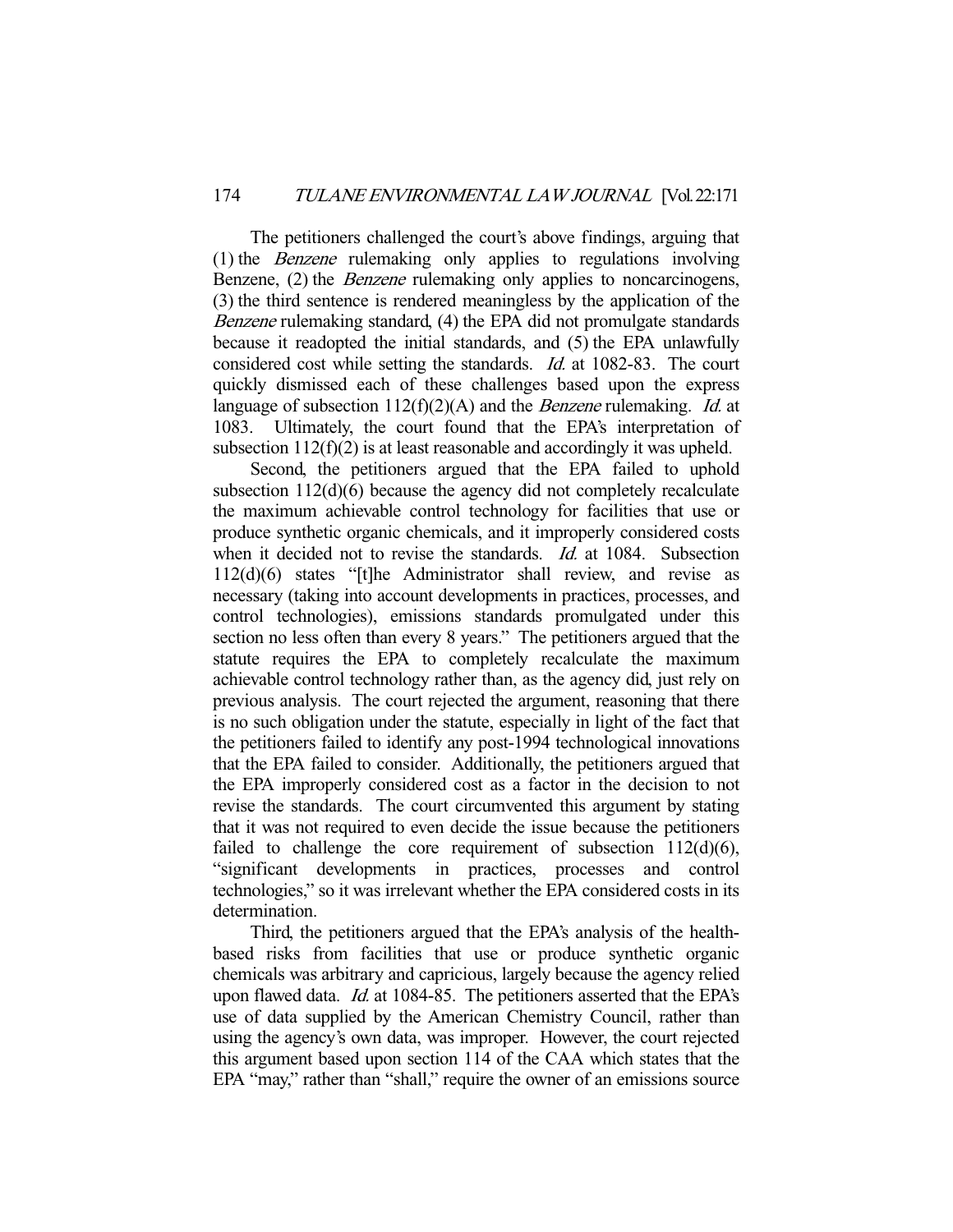to collect data. *Id.* at 1085 (citing 42 U.S.C.  $\S$  7414(a)). Additionally, the petitioners asserted that the industry-supplied data was flawed, specifically that questionnaires were incomplete and that the data will understate health risk because high emissions sources have an incentive to withhold data. Again, the court rejected their argument, reasoning that although there were gaps in the data, 44% of high and low emitting sources provided responses and the EPA used "environmentally protective defaults" to fill the missing information. Also, the petitioners argued that the emissions data was unreliable because it was from 1999. The court quickly disposed of this argument too, reasoning that the petitioners did not assert that emissions actually increased over the period between 1999 and 2006 and this was the time span necessary in order for the EPA to properly prepare the rulemaking order. The court summarized its position stating that just because the EPA could have used better data did not mean that its analysis rose to the level of arbitrary and capricious, especially in light of the deference given to the EPA in data collection decisions. Id. at 1086 (citing Sierra Club v. EPA, 167 F.3d 658, 662 (D.C. Cir. 1999)). For the foregoing reasons, the court held that the petition for review was denied. *Id.* at 1087.

The court's decision in Natural Resources Defense Council v. EPA is indicative of the difficulty private petitioners face when challenging the EPA's rulemaking under the CAA. Despite express language in the Act supporting the petitioner's positions in this case, the court appeared almost desperate to uphold the agency's order when it manipulated arguably unambiguous language in the relevant sections of the Act by referencing subsections in the Act and federal regulations that did not speak to the actual CAA issues in the case.

Alexis Butler

### Sierra Club v. EPA, 536 F.3d 673 (D.C. Cir. 2008)

 Until 1990, regulators and industry members seeking emission limits and monitoring requirements for stationary sources of air pollution were forced to search for rules scattered throughout a hodgepodge of state implementation plans, national hazardous air pollutant standards, and new source performance standards. Sierra Club v. EPA, 536 F.3d 673, 674 (D.C. Cir. 2008). Then, Congress created a national permit program, including emissions limits and monitoring requirements, under Title V of the Clean Air Act (CAA). The Environmental Protection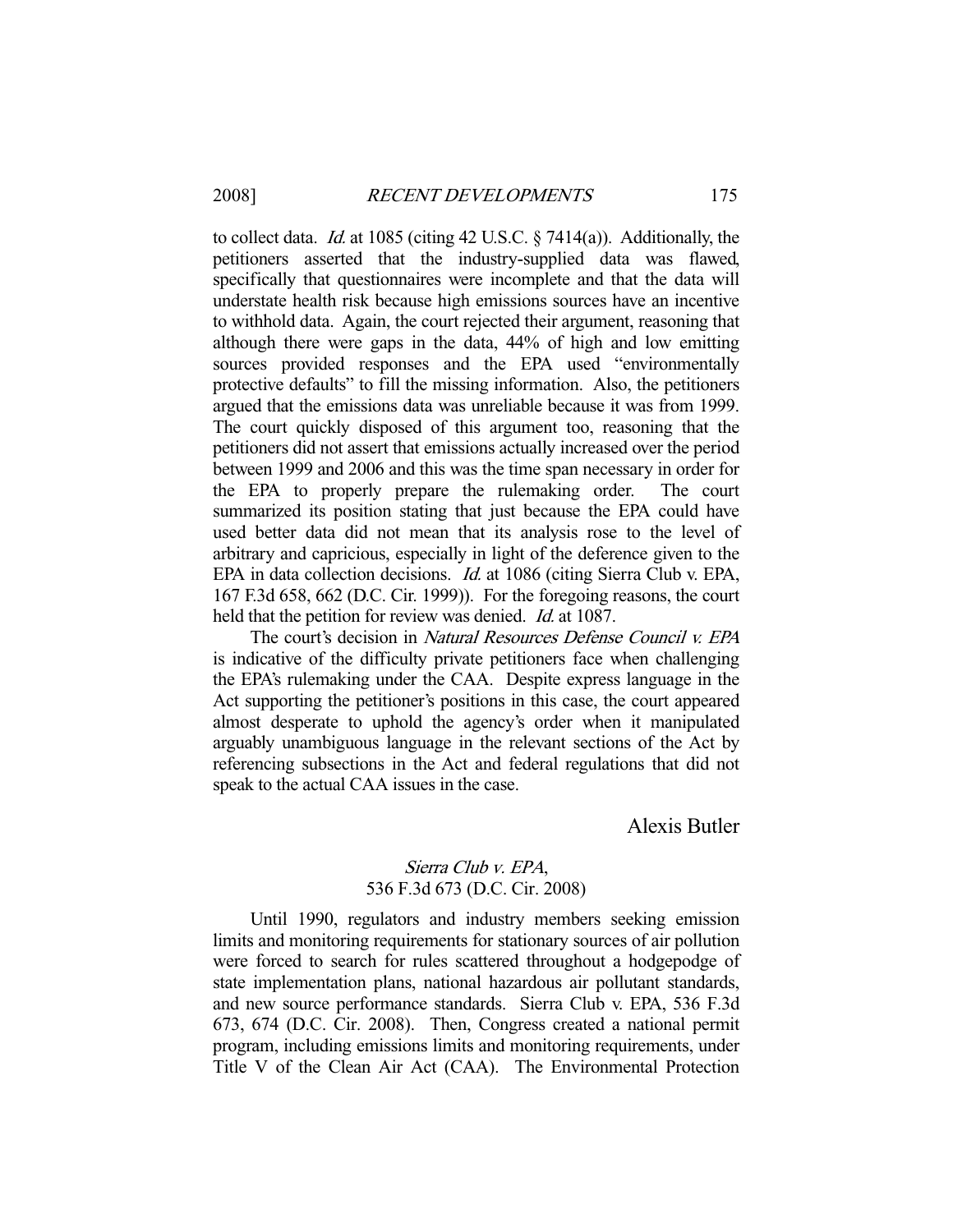Agency (EPA), state, and local permitting authorities administer the program together, but the EPA serves a supervisory role and may set compliance standards and minimum requirements. State and local authorities may create their own permit programs, which are subject to the EPA's approval. Each permit must include terms and monitoring requirements to assure compliance.

 These requirements, designed to ensure compliance, have sparked endless debate amongst environmental groups, industry, and administrators. 40 C.F.R.  $\S$  70.6(c)(1) (2008), a provision that closely tracks the language of the CAA, requires that "[a]ll . . . permits shall contain . . . monitoring . . . requirements sufficient to assure compliance with the terms and conditions of the permit." 536 F.3d at 675 (quoting 40 C.F.R. § 70.6(c)(1)). Additionally, each permit must identify "all monitoring ... required under applicable monitoring an testing requirements." 40 C.F.R.  $\frac{5}{2}$  70.6(a)(3)(i)(A). Permitting authorities also must add monitoring requirements to present a more representative picture of the source's compliance where periodic testing is not required. If the emission standard is periodic and already able to ensure compliance, it must be included by the permitting authority.

 The statute is constructed to ensure that permits issued by state and local permitting authorities ensure compliance, but does not address the issue of a permit requiring periodic testing that fails to ensure compliance. The EPA addressed this issue in a 1998 guidance document interpreting the statute to allow local and state authorities to supplement the EPA-set complaint requirements. *Id.* at 676. Industry groups protested, claiming that this greatly expanded the scope of permitting requirements of  $\S$  70.6(a)(3)(i)(B), without allowing for adequate notice and comment. The United States Court of Appeals for the District of Columbia Circuit agreed in Appalachian Power Co. v. EPA, and dismissed the guidance. 208 F.3d 1015, 1028 (D.C. Cir. 2000).

 The EPA instead found authority for local and state permitting authorities to issue their own monitoring requirements in  $\S 70.6(c)(1)$ . Sierra Club, 536 F.3d at 675. In 2004, the EPA created a rule stating that nothing in Part 70 authorized permitting authorities to supplement inadequate monitoring requirements. Id. at 676. The EPA decided to take an "unprogramatic" strategy, identified inadequate periodic monitoring requirements, and issued rulemakings to ensure compliance rather than address problems with each individual permit. The D.C. Circuit also vacated this rule due to lack of notice and comment, upon which the EPA began notice and comment proceedings and adopted it as a rule. Id. (citing 71 Fed. Reg. 75,422 (Dec. 15, 2006)). The Sierra Club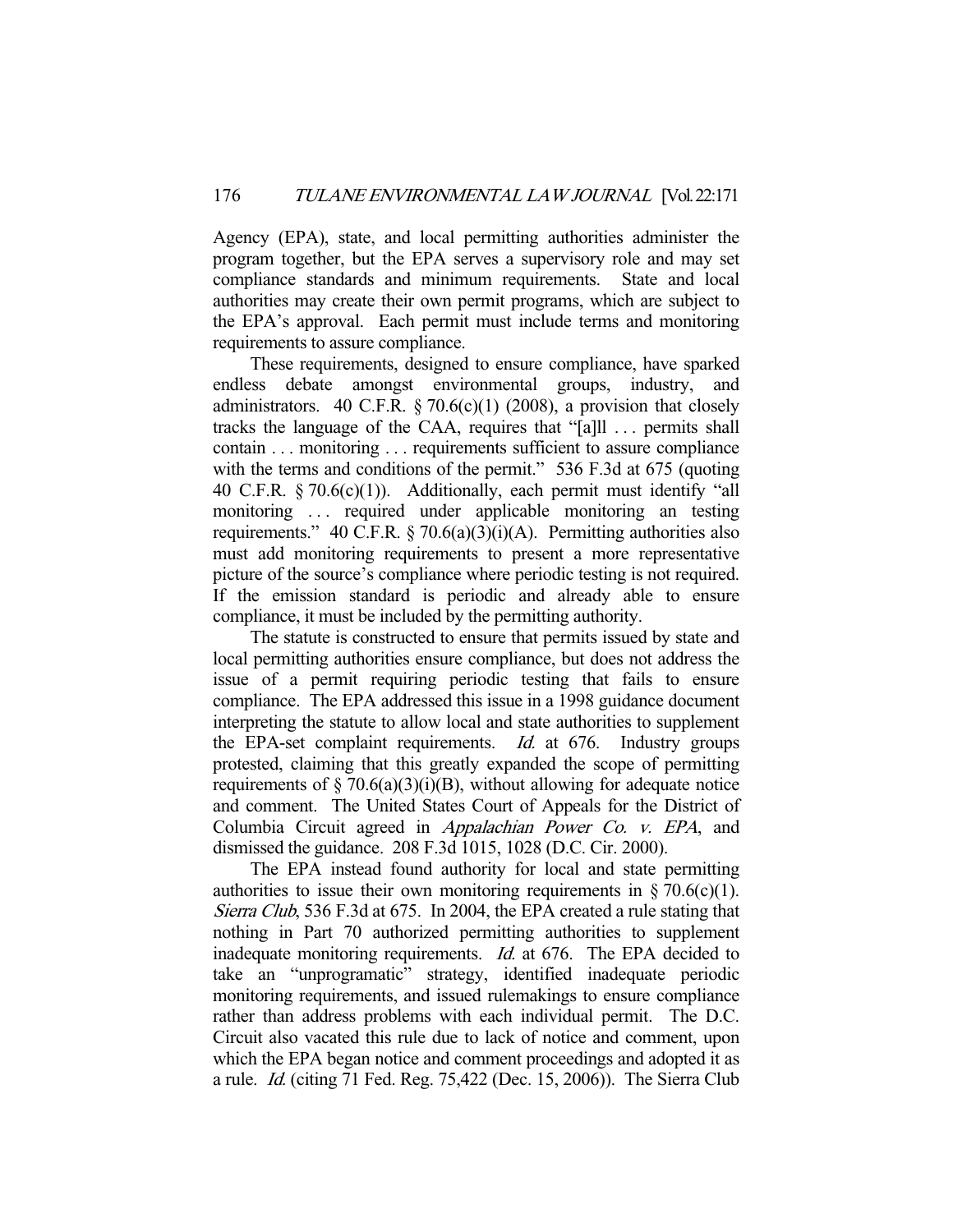and several other environmental groups petitioned to challenge the rule before the D.C. Circuit, arguing that it was arbitrary and capricious, while several industry groups sided with the EPA. *Id.* at 677.

 The D.C. Circuit subjected the EPA's rule to analysis under Chevron v. NRDC. Id. (citing Chevron v. NRDC, 467 U.S. 837 (1984)). The court decided that, under step one of Chevron, Title VII of the CAA "unambiguously precludes the EPA's interpretation in the 2006 rule." The D.C. Circuit went on to clarify that the clear purpose of CAA Title VII is to allow the EPA and local regulatory authorities to create permits with monitoring requirements that ensure compliance through supplementation of additional, more rigorous requirements. The court noted that the EPA has two ways to ensure that permits have adequate monitoring requirements. The EPA chose to allow local permitting authorities, with the EPA's permission, to supplement monitoring requirements on a case-by-case basis. In the 2006 ruling, the EPA switched tracks and prohibited this kind of review and modification of permits. This switch, combined with the fact that permits must be renewed every five years, meant that possibly thousands of permits would be issued by the EPA while it conducted the new approach. *Id.* at 678. The court found that because Title V requires every permit to have adequate monitoring requirements, the new approach would allow permits with inadequate monitoring requirements, which is strictly prohibited by Title V. *Id.* at 677-78.

 The argument the EPA and industry groups made for the rulemaking approach was that the CAA bars permitting authorities from adding monitoring requirements to a permit, because monitoring requirements must conform to  $\S 7661(c)(b)$ , the section authorizing the EPA to issue the requirements. *Id.* at 678. The EPA argued that the "each permit" requirement in  $\S 7661c(c)$  was not as sweeping as the environmental groups believed, and that it actually barred state and local authorities from adding monitoring requirements. Section 7661c(c) requires that monitoring requirements conform to regulation under § 7661c(b), which authorizes the EPA to create monitoring requirements. Taken together, the EPA and industry groups claimed, the statute meant that only the EPA can promulgate monitoring requirements.

 The United States Court of Appeals for the Ninth Circuit refused to interpret the statute as looking at permits as a whole, pointing to the usage of the word "each" in  $\S 7661c(c)$  as applying the statute to each permit individually and not as part of a group. The court agreed that § 7661c(c) and § 7661c(b) gave authority to create monitoring requirements to the EPA, but not solely to the EPA. The court stated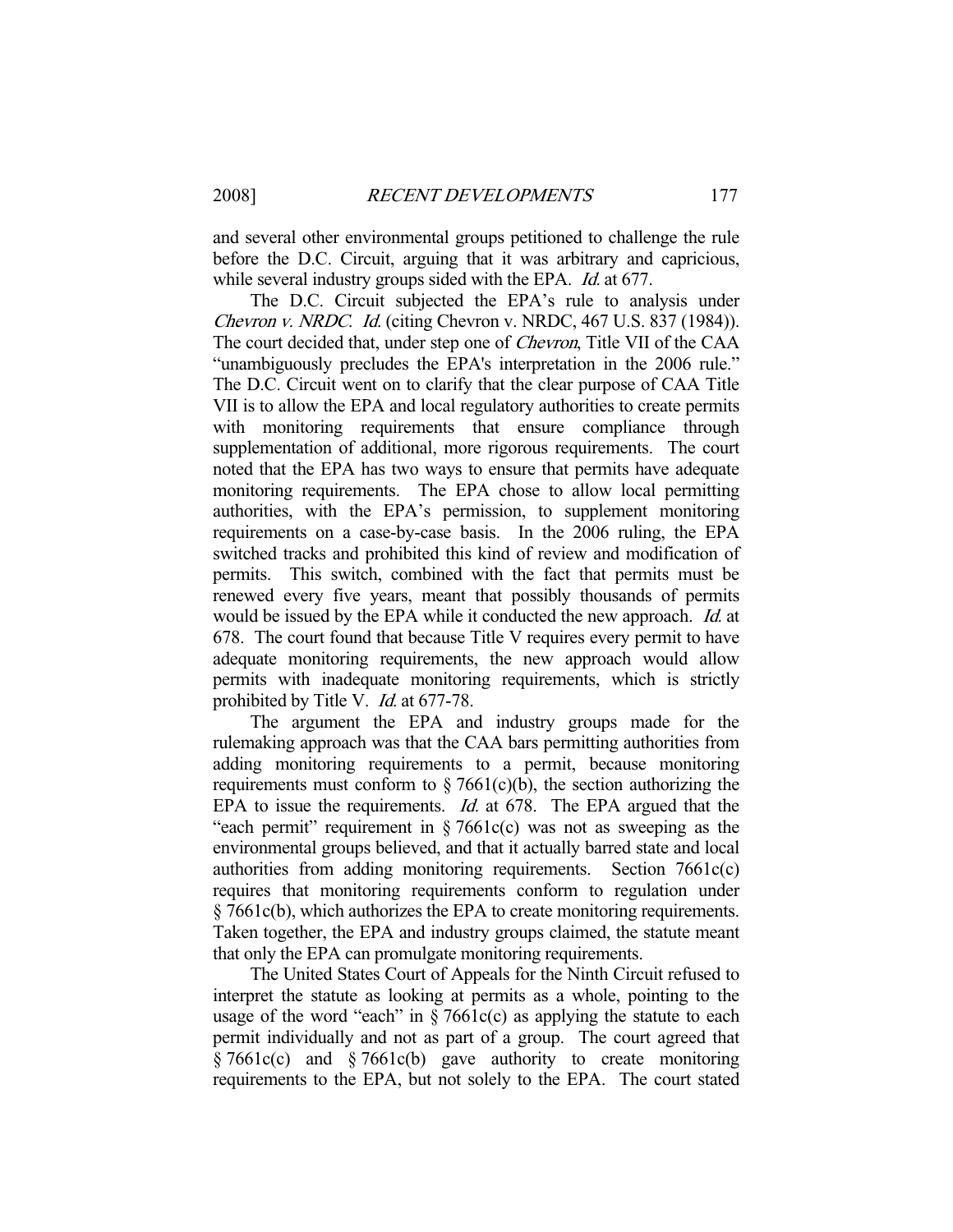that, had the EPA used this authority before permits were issued, or if the EPA issued updated adequate monitoring requirements, those monitoring requirements would bind state and local permitting authorities. However, the court maintained that the statute read that if monitoring requirements were insufficient to assure compliance, then some entity must fix them if the EPA did not. The EPA and industry groups also contended that the creation of new monitoring requirements by state and local permitting authorities would undermine the judicial review provision of the CAA by allowing state and local authorities to create new emissions standards. *Id.* at 679. The EPA and industry groups also claimed that there was no need for such supplementation by local permitting authorities because new requirements could be passed through local legislation. The court dismissed these claims because they similarly ignored CAA's "each permit" language. The EPA and industry groups also claimed that Appalachian Power did not allow state and local authorities to supplement monitoring requirements. The court disagreed, reasoning that *Appalachian Power* was decided on procedural grounds, and there was no examination of whether supplementation by permitting authorities was authorized under the CAA.

 Sierra Club and other environmental groups also sought review of the monitoring requirements of Part 70, independent of the 2006 rule, arguing that the requirements must be vacated as well if the requirement prevented permitting authorities from supplementing inadequate monitoring requirements. The court stated that Part 70 could be read to uphold the right of permitting authorities to supplement inadequate requirements under the Chevron doctrine, and thus must be upheld. With the court's dismissal of the 2006 rule, the EPA's interpretation of Part 70 was no longer controlling. *Id.* at 679-80. Part 70 itself, the court explained, was reasonably read to supplement inadequate monitoring requirements. Id. at 680. The court went on to explain that the purpose of  $\S 70.61(c)(1)$  is to ensure that all permits have adequate monitoring requirements even when § 70.6(a)(3)(i)(A) and § 70.6(a)(3)(i)(B) do not apply. This reading affirmed the Ninth Circuit's interpretation of the CAA: to permit authorities to supplement inadequate requirements to ensure compliance.

 Judge Kavenaugh dissented, claiming that the majority ignored the fact that state and local permitting authorities do not add monitoring requirements to permits when they are issued, because a permit is an index of preexisting monitoring requirements. *Id.* at 681. The question in this case was whether or not the EPA or state and local authorities get to determine whether or not the monitoring requirements are adequate.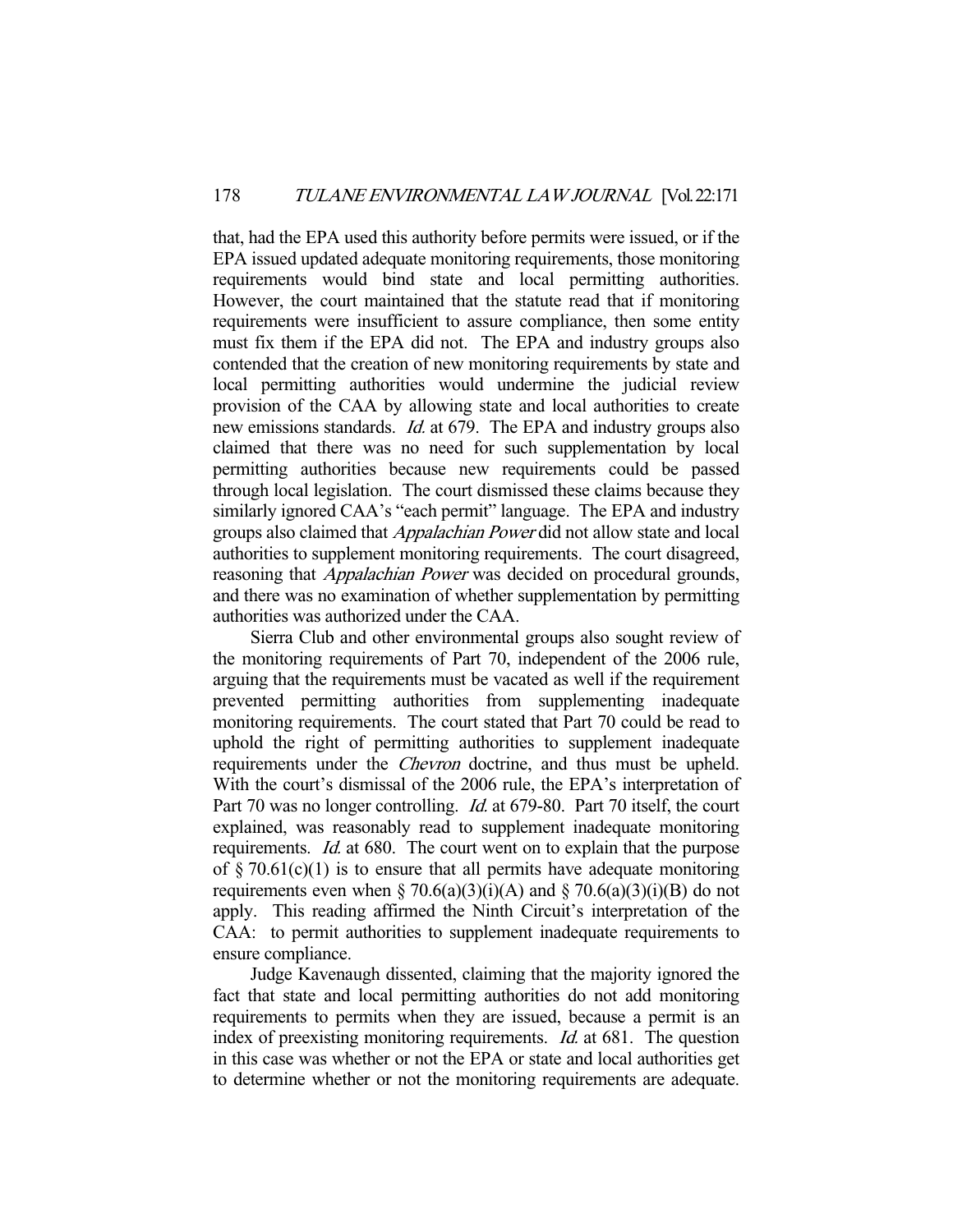Instead, the dissent argued, changes to the monitoring requirements should be made under the processes set aside for revising the monitoring requirements except when there are no periodic monitoring requirements set forth in the preexisting monitoring requirements. *Id.* at 681-82. Because  $\S 7661c(c)$  says the EPA can create procedures "for determining compliance and for monitoring," Judge Kavenaugh believed the plain language authorized the EPA to dictate the scope of an adequate monitoring requirement, while the overall statutory scheme seemed to indicate that the permitting process is not the place to make decisions about monitoring requirements. Id. at 682. According to the dissent, the majority ignored the overarching question of whether the EPA must allow state and local permitting authorities to add periodic monitoring requirements, but instead focused narrowly on the fact that some preexisting monitoring requirements may not assure compliance.

 In its decision, the D.C. Circuit effectively resolved the issue of what happens when the EPA determines that a monitoring requirement is not adequate to ensure compliance for a permit without periodic monitoring requirements and fails to act on it. In such an instance, state and local permitting authorities may add supplementary monitoring requirements to ensure compliance. Judge Kavenaugh's dissent correctly pointed out that this is a very narrow problem—only a small percentage of stationary source permits fit into such a category. However, both the majority and dissent agreed that the larger issue remains unresolved: how are regulatory agencies to deal with stationary sources with periodic monitoring requirements that do not assure compliance?

E. Kenneth Walley, Jr.

#### II. CLEAN WATER ACT

## EPA Health Services Industry Study: Management and Disposal of Unused Pharmaceuticals

 The Environmental Protection Agency (EPA) is currently considering whether to impose the first national standards for how much drug waste may be released into waterways by the medical services industry. Pursuant to § 304(m) of the Clean Water Act (CWA), the EPA establishes national effluent limitations guidelines and standards to reduce discharges of pollutants from industries to surface waters and publicly owned treatment works (POTWs), such as sewage treatment facilities. In August 2008, the EPA released the interim technical report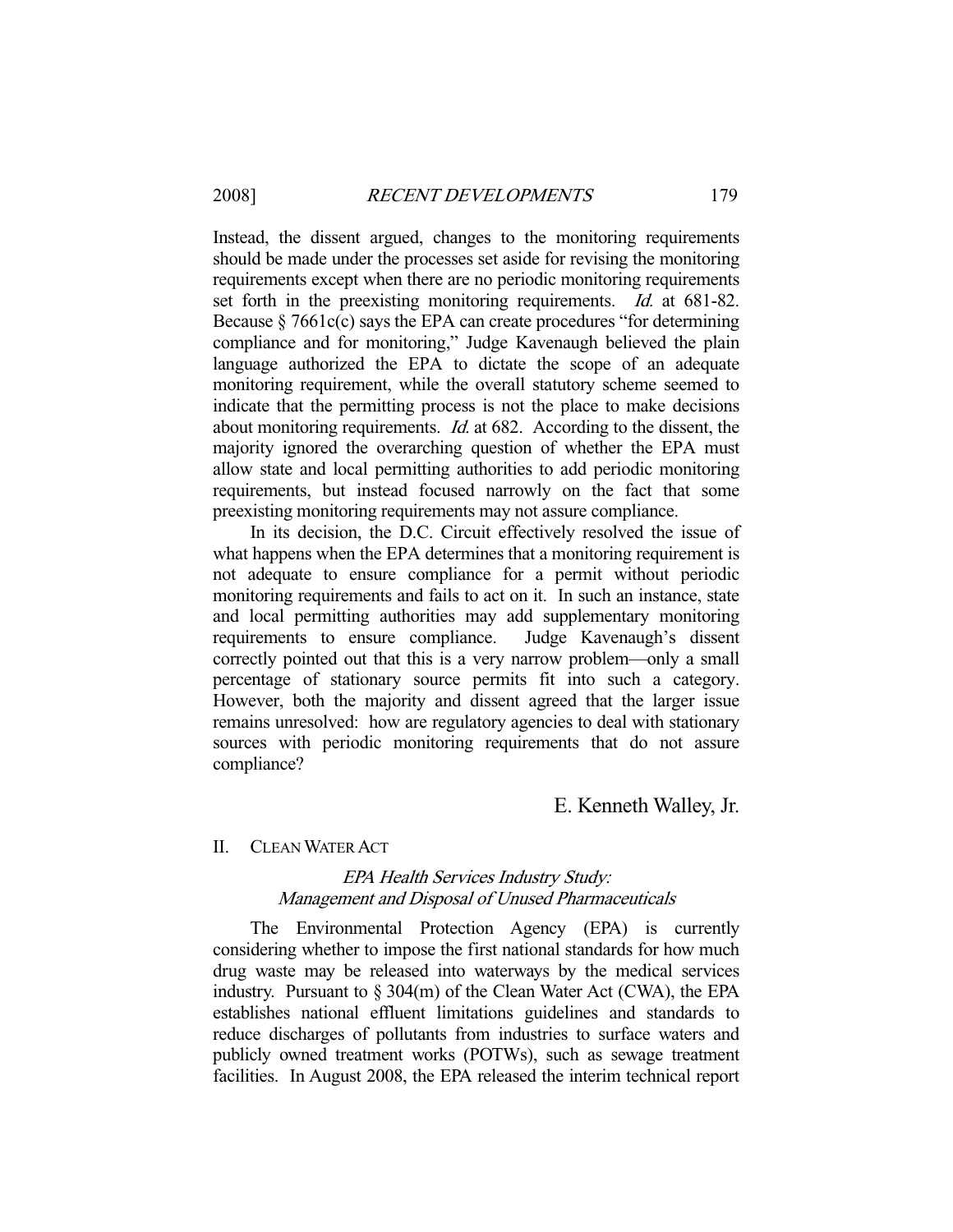Health Services Industry Study: Management and Disposal of Unused Pharmaceuticals. OFFICE OF SCI. & TECH., EPA, HEALTH SERVICES INDUSTRY STUDY: MANAGEMENT AND DISPOSAL OF UNUSED PHARMACEUTICALS (EPA-821-R-013) (Aug. 2008) [hereinafter PHARMACEUTICAL STUDY], available at http://www.epa.gov/guide/304m/ 2008/hsi-tech-study-200809.pdf. The EPA stated:

The Agency is concerned about the detection of pharmaceutical and personal care products in our water. EPA has been actively working with federal agencies and state and local partners to better understand the implications of emerging contaminants such as pharmaceuticals, endocrine disrupting chemicals, and personal care products detected in drinking water, wastewater, surface water and ground water. We continue to evaluate routes of exposure, levels of exposure, and potential effects on public health and aquatic life.

Office of Sci. & Tech., EPA, Summary: Unused Pharmaceuticals in the Health Care Industry: Interim Report (Aug. 2008), *available at* http://www.epa.gov/guide/304m/2008/his-PRELIM-study-200808.pdf [hereinafter Summary].

 The subject of medical waste's effects upon water quality has been documented by the Associated Press, whose studies reveal the country's 5,700 hospitals and 45,000 long-term care homes generate approximately 250 million pounds of pharmaceuticals and contaminated packaging. See Jeff Donn et al., Health Facilities Flush Estimated 250M Pounds of Drugs a Year, USA TODAY, Sept. 14, 2008, available at http://www. usatoday.com/news/health/2008-09-14-drugs-flush-water\_N.htm. The EPA's report validates the press's concerns. The EPA acknowledged a tradition of disposing of unused pharmaceuticals by pouring them down sinks or flushing them down toilets. PHARMACEUTICAL STUDY, supra, at 4-21. Moreover, this has been the traditional method advised by public health agencies for disposing of unused medications. *Id.*; SUMMARY, supra, at 2. While the EPA does not define "pharmaceutical waste," it determined the relevant scope to include unused, expired, and discontinued medications, increases and decreases in dosage, as well as residents hospitalized, transferred, or deceased before finishing prescriptions. PHARMACEUTICAL STUDY, supra, at 3-1 to 3-2. The EPA has also identified samples distributed by pharmaceutical companies as other contributors to the excess of pharmaceutical waste being disposed into public water systems. Id. at 5-4.

 The EPA explained that "[t]he major environmental concerns resulting from the disposal of pharmaceuticals in wastewater include the potential that POTWs may not effectively remove them through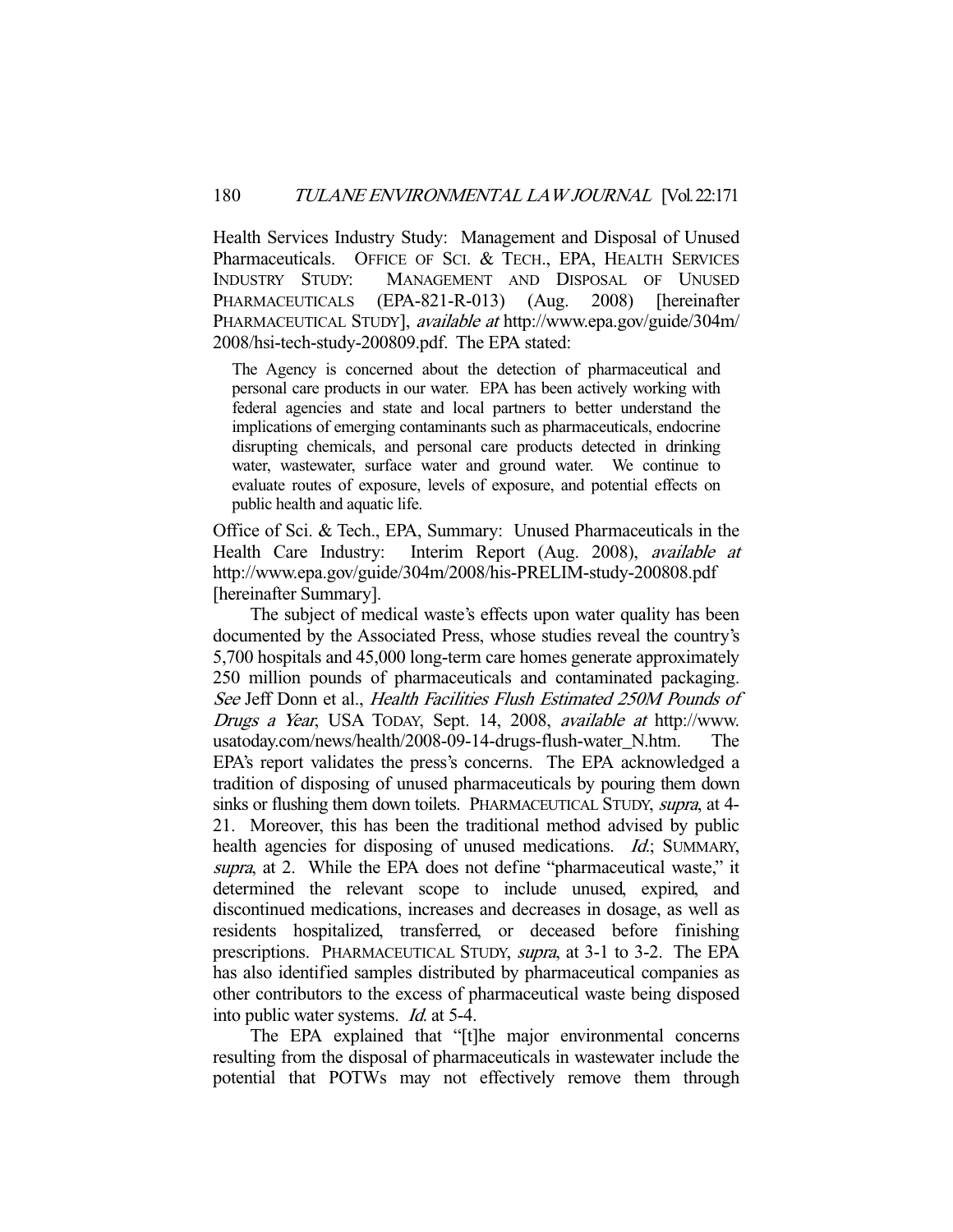treatment and the possible effects on aquatic life and human health." *Id.* at 3-2. The EPA attributed this new finding to advancements in "analytical methods," allowing the agency to detect lower concentrations of chemicals in the aquatic environment. Id. at 3-1. These new methods have been utilized over the past ten years in studies "suggest[ing] detection of pharmaceutical compounds in treated wastewater effluent, streams, lakes, seawater, and groundwater, as well as in sediments and fish tissue." Id. Findings of pharmaceutical contamination in natural water bodies were also confirmed in a 1999-2000 study by the United States Geological Survey. Of the 139 streams tested in the United States, pharmaceutical compounds were detected in eighty percent of the waters. The EPA acknowledged that while there is much statistical data about the health effects of pharmaceuticals in the therapeutic doses provided for medication, the agency remained uncertain about their effects on public health and aquatic life at the levels observed in drinking and surface water. *Id.* at 3-2. However, the EPA stated several specific concerns as being the possibility of hormone disruption, antibiotic resistance, and "synergistic effects from the mixtures of various pharmaceutical compounds present in water." Moreover, the EPA specified that certain contaminants of concern such as selective serotonin reuptake inhibitors, antibiotics, and hormones may more directly impact aquatic life. Id. at 3- 2 to 3-3.

 The EPA stipulated that the two major pathways in which pharmaceutical compounds enter wastewater are (1) excretion of partially metabolized pharmaceutical active ingredients and (2) the disposal of unused expired medications down drains. *Id.* at 3-1. However, the focus of the EPA's study was exclusively limited to the latter, specifically hospitals and long-term care facilities. SUMMARY, supra, at 1. The EPA observed that this "practice ... can be controlled through implementation of best management practices (BMPs) including waste minimization." PHARMACEUTICAL STUDY, supra, at 3-1.

 At the present date, the EPA has not addressed any specific pharmaceuticals or effluent standards which may likely become enforceable law. However, the EPA suggested throughout its report that health care facilities should consider the issue within the context of the Resource Conservation and Recovery Act (RCRA). Id. at 5-7. Under RCRA, the EPA regulates the generation, storage, transportation, treatment, disposal, and storage of "hazardous waste." 42 U.S.C. § 6972 (2000). Currently, approximately five percent of pharmaceuticals on the market are listed as "hazardous." SUMMARY, supra, at 4. Examples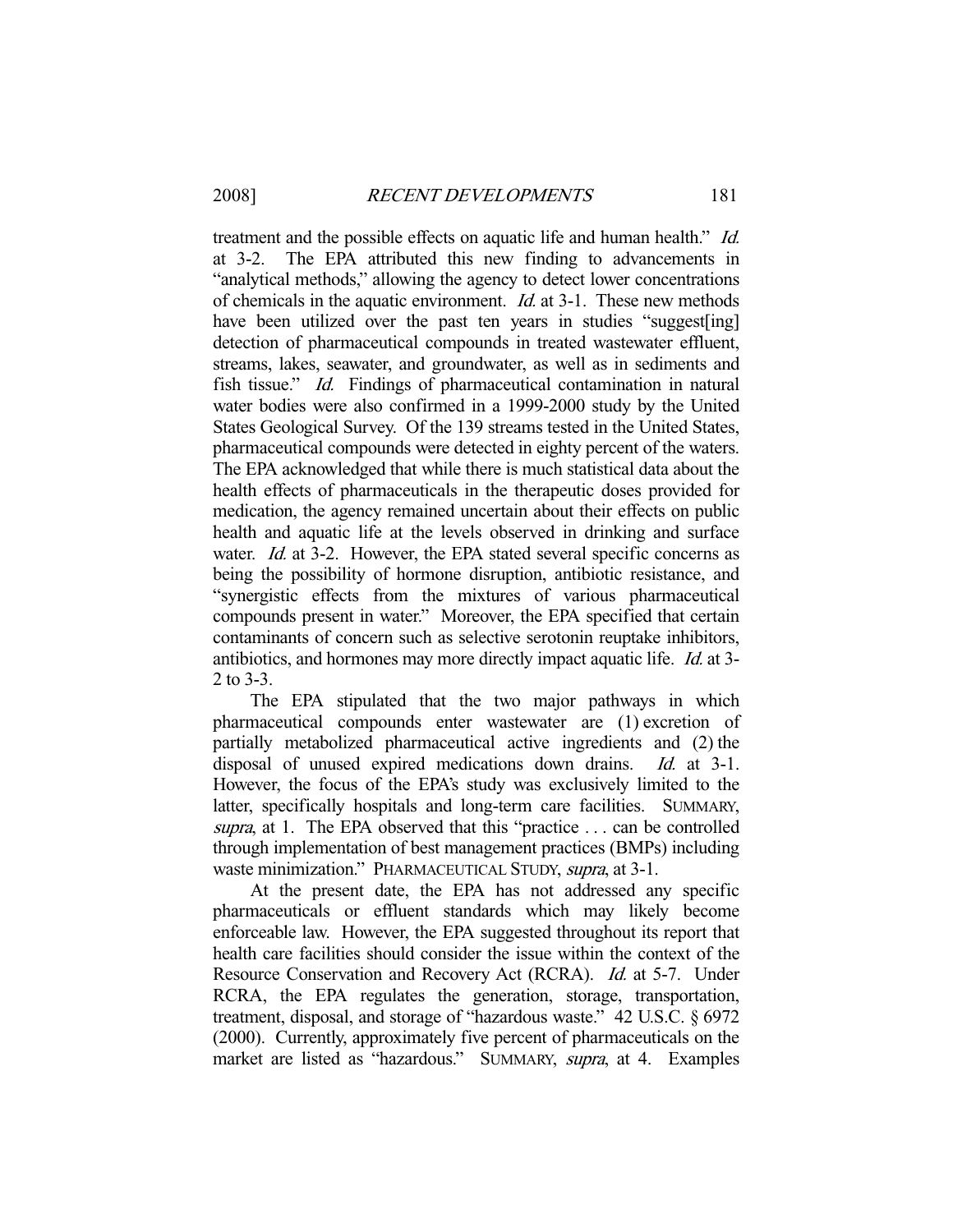include nitroglycerin, warfarin, and chemotherapy agents. The EPA has stated its intention to expand this list:

EPA is considering amending its hazardous waste regulations to add hazardous pharmaceutical wastes to the universal waste system to facilitate the disposal of pharmaceutical waste. In addition, the inclusion of hazardous pharmaceutical wastes in the universal waste rule may encourage health care facilities to manage all their pharmaceutical wastes as universal wastes, even wastes that are not regulated as hazardous but which nonetheless pose hazards.

### Id. at 4. The EPA further explains:

RCRA's definition of hazardous waste includes both "listed" and "characteristic" wastes. Thus, a pharmaceutical waste may be considered hazardous because: 1) the pharmaceutical or its sole active ingredient is specifically listed in 40 CFR Part  $261.33(e)$  or (f) ... and/or 2) the waste exhibits one or more characteristic[s] of hazardous waste (ignitability, corrosivity, reactivity, or toxicity as defined in 40 CFR Parts 261.21-24, respectively). Common pharmaceuticals that are RCRA hazardous wastes when disposed of include epinephrine, nitroglycerin, warfarin, nicotine, and some chemotherapy agents.

### PHARMACEUTICAL STUDY, *supra*, at 4-2 to 4-3.

 The significance of determining waste water to be "hazardous" based upon not a set list, but rather an expansive list of hazardous "characteristics" may provide a significant tool for potential RCRA plaintiffs against hospitals or long-term care facilities. *Id.* at 5-6 to 5-7. The EPA explained that while a pharmaceutical may not be specifically defined as "hazardous" in the expanded list of pharmaceuticals, waste water may still very well qualify as "hazardous" due to the chemical reactions occurring between several different pharmaceuticals as they are poured down drains or flushed into sewer systems. Id. at 5-7. In other words, "hazardous" may very well refer to the cumulative impact of a given health care facility's waste rather than the presence of a specific pharmaceutical. Such a shift stands to affect large hospitals and longterm care facilities the most, which are already struggling with administrative costs and a fractured Medicare system. Given these considerations, it is not surprising the EPA recommended health service facilities to begin considering all pharmaceutical wastes as RCRA-listed "hazardous."

### Erich Webb Bailey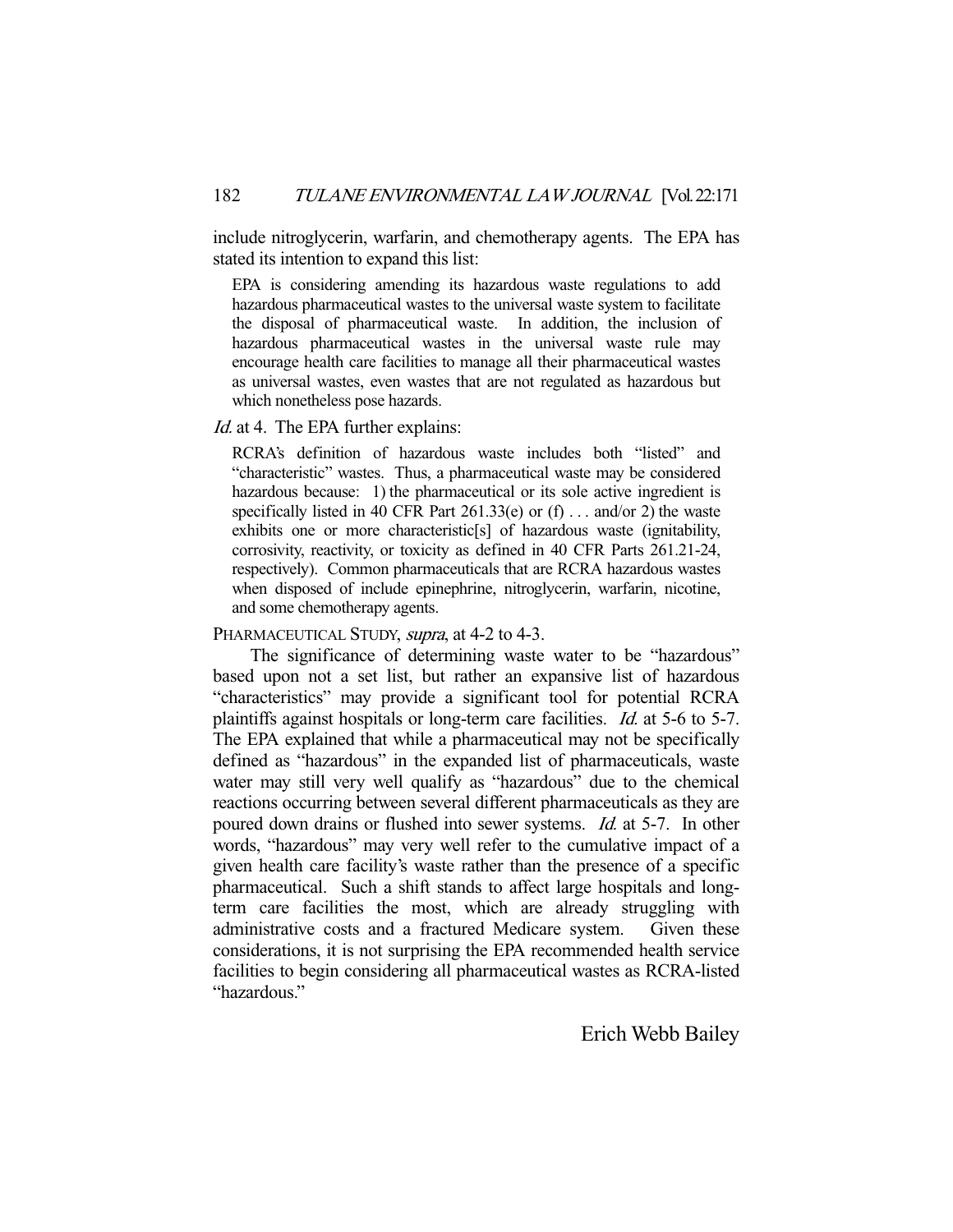#### III. NATIONAL ENVIRONMENTAL POLICY ACT

# Food & Water Watch, Inc. v. U.S. Army Corps of Engineers, 570 F. Supp. 2d 177 (D. Mass. 2008)

 In the noted case, the United States District Court for the District of Massachusetts denied the plaintiff's request for a preliminary injunction against the issuance of a permit by the United States Army Corps of Engineers (Corps) to the Massachusetts Biological Laboratories (MBL). Food & Water Watch, Inc. v. U.S. Army Corps of Engr's, 570 F. Supp. 2d 177, 181 (D. Mass. 2008). MBL originally requested the permit to conduct research on "holding and conditioning hatchery fish to respond to an acoustic signal at feeding time" and to "improve stock enhancement efforts." *Id.* at 181-82. To conduct this research, MBL received funding from the National Oceanic and Atmospheric Administration. Id. at 181.

 MBL planned to place an "aquadome" thirty-two feet in diameter and sixteen feet tall on the Buzzards Bay seafloor, off the coast of Cape Cod. Id. at 182. Inside the aquadome, MBL would place up to 5000 laboratory-raised and -tagged black sea bass conditioned to feed upon hearing an acoustic signal. After an initial acclimation period of three to four weeks, the aquadome would be adjusted so that the fish could swim in and out of the caged area. At this stage of the research, the soundtriggered feedings would be reduced to only three per week. Researchers would monitor the number of fish that continued to return to the aquadome to feed. Local fishermen would also be advised of the project and would notify researchers of any tagged fish caught outside the aquadome. The project's stated goal was to find better ways to raise stock fish by allowing them to swim freely a majority of the time and have them return only in response to the acoustic sound.

 Pursuant to the Rivers and Harbors Act, 33 U.S.C. § 403 (2000), MBL was required to apply for a permit from the Corps because MBL intended to place a structure within the navigable waters of the United States. MBL submitted a permit application on February 5, 2008, and on February 26, 2008, the Corps issued a public statement outlining the details of the proposed project and soliciting any public opinion. At the end of the comment period, the Corps and MBL issued a list of all received comments and responses to each entity that submitted a concern, including the plaintiff. Id. at 183. Food and Water Watch, Inc. (FWW) then submitted another letter again summarizing its "significant concerns with the permitting process." Despite FWW's repeated concerns, the Corps issued a permit to MBL at the end of May 2008 after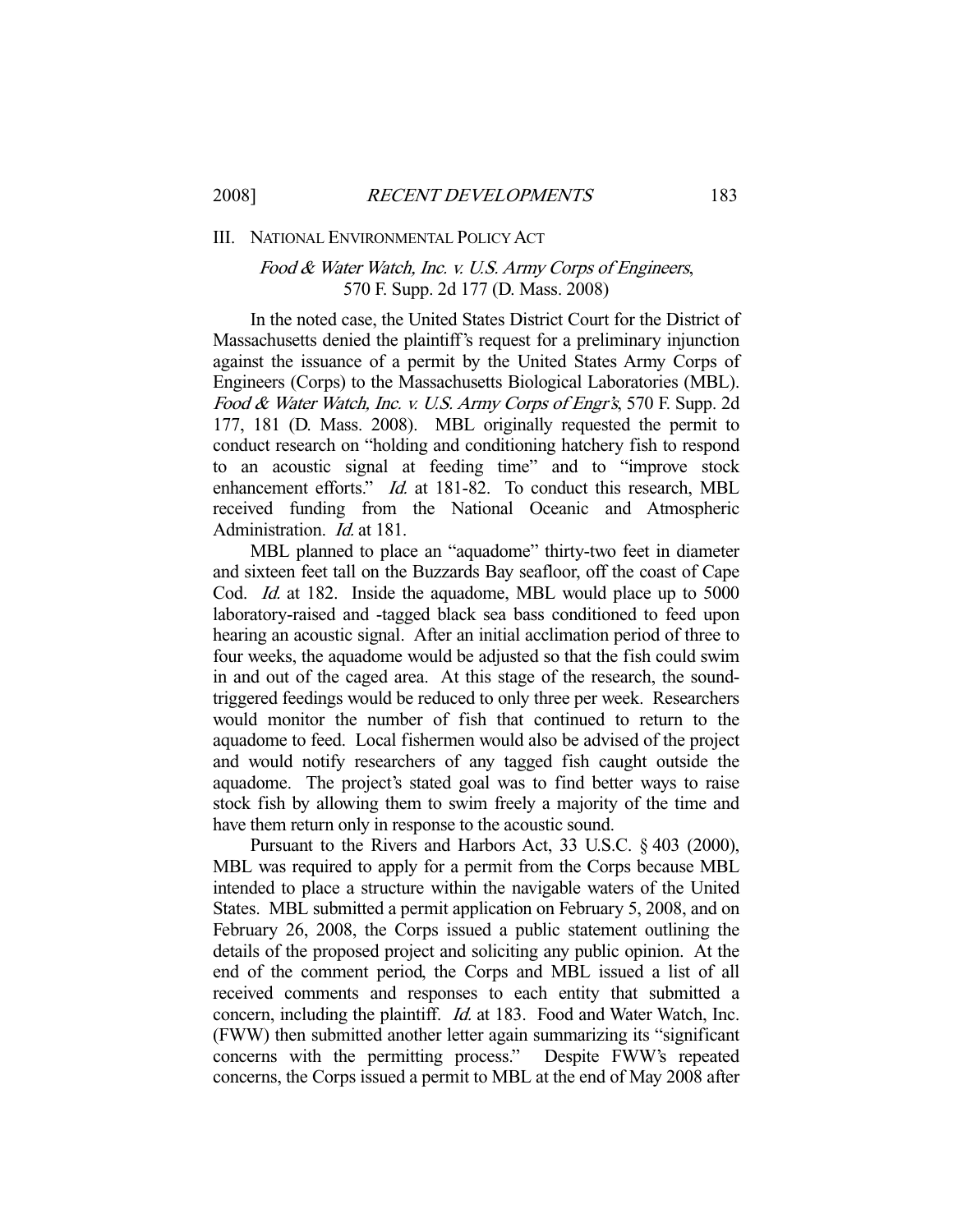an environmental assessment (EA) was completed on the project and there was a finding of no significant impact (FONSI).

 Following the Corps' issuance of the permit to MBL, FWW filed for a preliminary injunction to force the Corps to rescind or suspend the permit. To argue successfully for a preliminary injunction, the plaintiff must show it has a likelihood of prevailing on the merits and that not issuing the injunction will result in irreparable harm. In this case, the court first examined FWW's likelihood of prevailing on the merits. Id. at 184-85. The applicable standard of review is articulated in the Administrative Procedure Act, which states that review of a federal agency's decisions must be upheld unless the decisions were "arbitrary, capricious, an abuse of discretion, or otherwise not in accordance with the law." *Id.* at 185 (citing 5 U.S.C.  $\S 706(2)(A) (2000)$ ). Therefore, to show that FWW could succeed on the merits, the court was required to find that the Corps' decision to issue a FONSI and the permit to continue with the project was arbitrary, capricious, or an abuse of discretion.

 Under the National Environmental Policy Act (NEPA), 42 U.S.C. § 4332 (2000), and Council on Environmental Quality regulations, a federal agency must conduct an EA to determine whether an environmental impact statement (EIS) is required before issuing any permits. Food & Water Watch, 570 F. Supp. 2d at 184. An EIS is required only if the EA shows that there will be a significant impact on the quality of the human environment. In this case, an EA was performed that listed the proposed project, the need for the project, any alternatives, and any anticipated effects on the environment. Id. at 185. FWW asserted that in this case an EIS was required because the EA was not properly performed. Id. at 184-85. To determine the validity of the EA, the court used the four-part test set forth in Coalition of Sensible Transportation, Inc. v. Dole. Id. (citing Coal. of Sensible Transp., Inc. v. Dole, 826 F.2d 60, 66-67 (D.C. Cir. 1987)). The test is prescribed as follows: (1) Did the agency accurately identify the environmental concern? (2) Once the concerns have been identified, did the agency take a "hard look" at the potential problems? (3) Can the agency make a convincing case for its finding of FONSI? (4) If an EIS is required, it can only be avoided if changes are made to the project which significantly reduce the effects of the problems. *Id.* at 185.

 FWW asserted that although the Corps did identify the environmental concerns in their EA, it did not fully consider the potential effects on the environment. *Id.* at 186. FWW contended that the Corps simply mimicked the answers of MBL rather than conducting its own independent research. However, basing its decision on Carcieri v.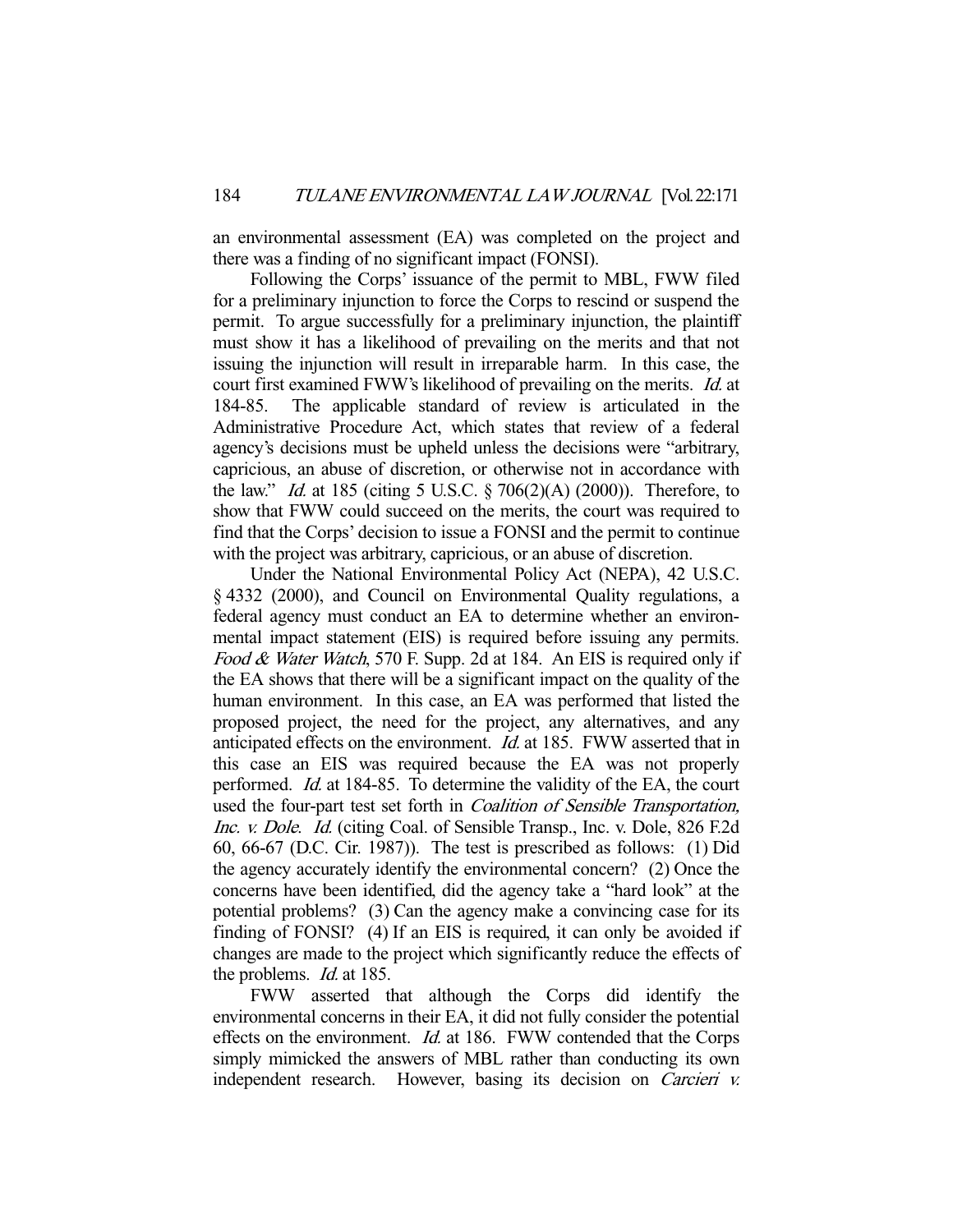Kempthorne, the court found that the Corps' reliance on MBL's information was not forbidden so long as other research was conducted. Id. at 186 (citing Carcieri v. Kempthorne, 497 F.3d 15, 46 (1st Cir. 2007)). In this case, the court found there was sufficient evidence to show that the Corps did consult other independent organizations in determining the environmental effects of the aquadome. *Id.* at 187.

 Additionally, FWW suggested that the Corps could not convincingly back up its finding of a FONSI and should require an EIS because there were going to be several significant environmental impacts. FWW argued that the impact would be significant for three reasons: it would take place in an ecologically critical area; it was "highly controversial"; and it involved highly uncertain, unknown, or unique risks. The court first looked at the argument that it was an ecologically critical area. The plaintiff claimed that the essential fish habitat and juvenile fish would be negatively impacted by the high amount of waste that would be contained in a small area. However, the court accepted the Corps and MBL's showing that because the experiment had a short duration and was contained in a limited area, it would not have any significant effect. *Id.* at 188.

 Next, the court considered whether this project was highly controversial, concluding that it was not. Id. at 188-89. The court pronounced that mere opposition by one organization to a project did not make the project controversial. *Id.* at 188.

 Lastly, the court considered whether the project contained uncertain or unknown risks. Id. at 189. In this case, the court found that while this project was distinguishable from all previously related studies, it was not so different as to create highly uncertain effects.

 FWW also claimed that the EA was deficient because it did not fully explore alternatives to this project. The court quickly dismissed this argument, finding that despite poor organization in the EA, the Corps discussed several alternatives to the proposed aquadome. Id. at 189-90.

 The plaintiffs also maintained that the preliminary injunction should be ordered because the Corps failed to publicly circulate the EA and a draft of the FONSI before final approval. *Id.* at 190. The CEQ requires that a draft of the FONSI be circulated to the public, prior to the decision as to whether or not to prepare an EIS, if the project is unprecedented. Id. (citing 40 C.F.R. § 1501.4(e)(2)(ii) (2006)). FWW claimed the project was unprecedented for two reasons. Id. at 191. First, FWW claimed it was unparalleled because there had never been such a project involving finfish in this area. However, the Corps confirmed that permits were previously issued in similar projects in the surroundings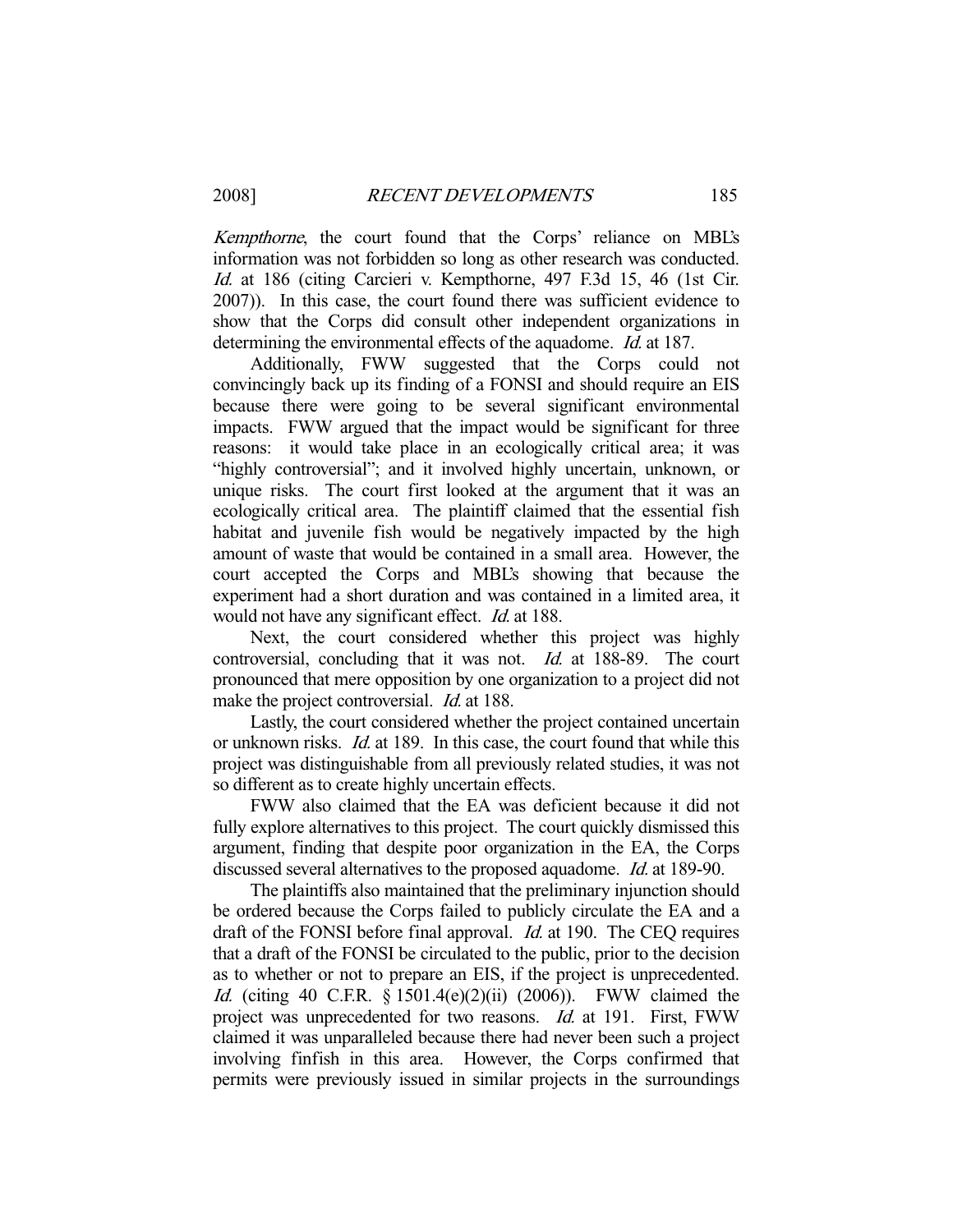areas. The court found this argument convincing and agreed that the project was not unprecedented in that respect.

 Second, the plaintiffs stated that the project was without precedent because there had not been previous experiments in training fish to respond to human cues while in the wild. The Corps responded to this argument with scientific evidence showing that while this was unprecedented, it was not likely that the wild fish would respond to the human cues, nor would the fish be affected by the actions or feedings of the tagged fish, because it is not a schooling fish.

 Following the court's reasoning on the above arguments, Judge Saris found that FWW had little chance of success on the merits in this case. The court then turned to the other consideration in a preliminary injunction proceeding: irreparable harm if the injunction is denied. FWW attempted to show that irreparable harm would occur if the aquadome was placed on the seafloor through several of its aforementioned arguments. Id. at 191-92. Namely, the aquadome would cause damage to the juvenile fish living in the area and that the wild fish would be harmed due to conditioning to human cues. *Id.* at 192. Additionally, the plaintiffs asserted that the release of the tagged sea bass into the free waters could cause genetic harm to the wild fish. The court found flaws with each of these arguments as previously discussed. FWW presented no scientific evidence to prove that juvenile fish were living in the area, and all of FWW's own studies showing harm to the wild fish population were significantly distinguishable from the case at hand.

 Furthermore, FWW argued that the irreparable harm in this case was not actually to the physical environment but to the protections provided by NEPA. Id. at 194. The plaintiffs asserted that if permits were issued without a full assessment of the potential harms, the purpose of NEPA and other federal agencies would be negated. In response to this argument, the court reasserted its previous findings that the Corps did a thorough investigation of the negative effects of the project and did not negate the purpose of NEPA. Following these findings, the court declared that no irreparable harm would occur if this injunction was not granted.

 The court continued to discuss the balancing that must occur in cases where preliminary injunctions are in question. The balancing act must weigh the harm done to the defendant if the injunction is issued and the harm done to the environment or plaintiff if the injunction is not issued. In the case at hand, the court found that issuing an injunction at this point would be very harmful to the defendants as they had already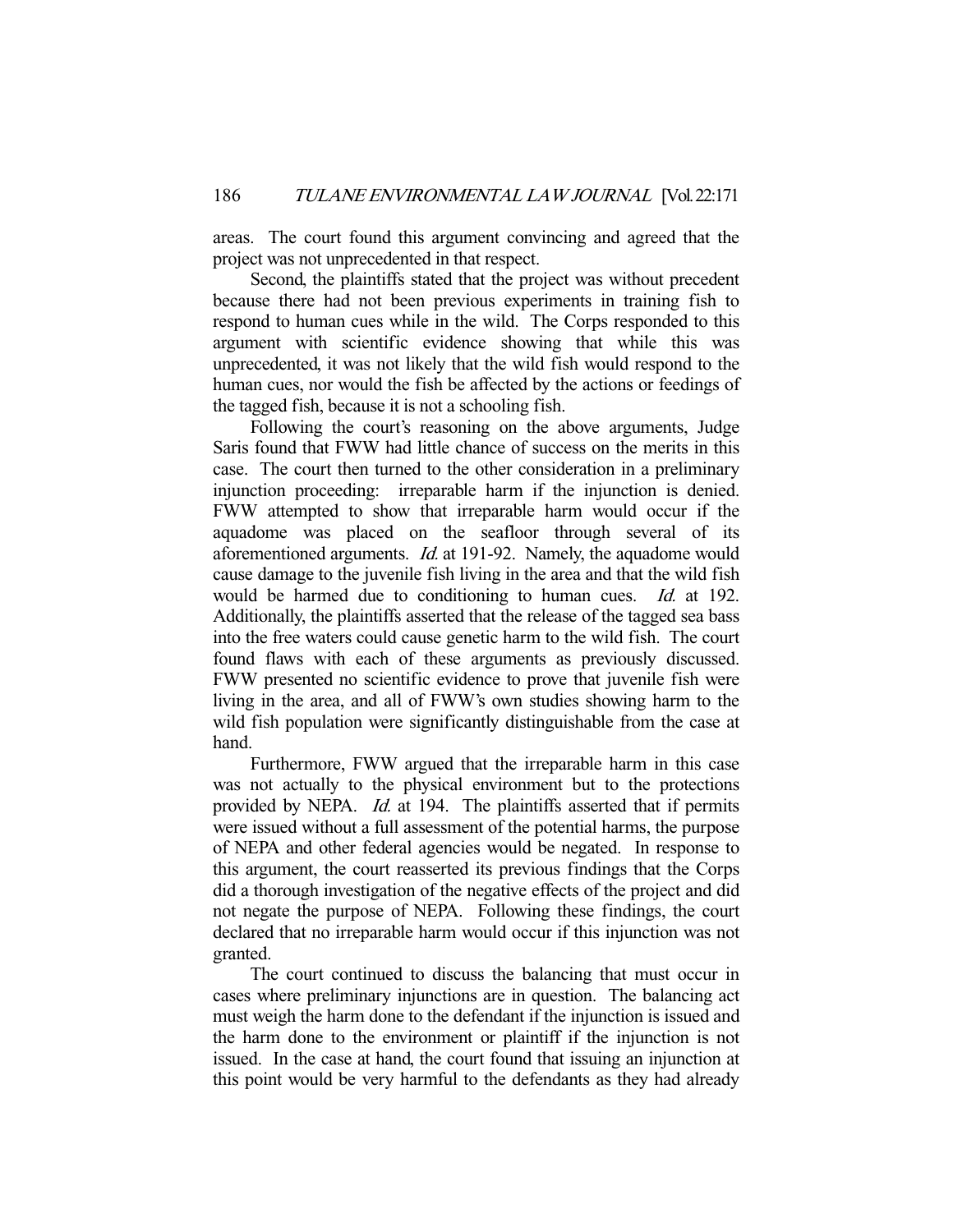prepared the fish for placement in the aquadome. Additionally, because federal funding was being used to finance this project, the court found that any delay or recreation of the project due to an injunction would burden the taxpayers greatly. If the project were not allowed to proceed at the current time, the court reasoned, it would be necessary to release the fish and the whole project would have to be repeated and funded again. The court found that the issuance of a preliminary injunction at this time would create a great hardship for the defendants, and, as previously stated, the plaintiff offered little scientific evidence in support of any harm to the environment; therefore, the injunction was denied.

 This ruling, while proper in this case, could prove to create a problematic precedent in future cases. The court's finding that an agency may rely almost solely on the information provided by the permit seeker could become a major concern if those organizations seeking permits skew the environmental evidence in their direction. Additionally, the court's reliance on economic principles to determine whether a preliminary injunction should be ordered could prove to be risky. While there was little scientific evidence to support a finding of significant environmental harm in this case, future cases may provide stronger evidence with more funds at stake. The court should not allow the protections of the law to be negated simply because it would be more expensive to conduct further investigation.

Christy D. Hardegree

# Greater Yellowstone Coalition v. Kempthorne, Nos. 07-2111(EGS), 07-2112(EGS), 2008 WL 4191133 (D.D.C. Sept. 15, 2008)

In Greater Yellowstone Coalition v. Kempthorne, the United States District Court for the District of Columbia Circuit evaluated a challenge to National Park Service (NPS) regulations regarding over-snow vehicle (OSV) use in the Yellowstone and Grand Teton National Parks and John D. Rockefeller Jr. Memorial Parkway (collectively referred to as "the parks"). Nos. 07-2111(EGS), 07-2112(EGS), 2008 WL 4191133, at \*1 (D.D.C. Sept. 15, 2008). The two plaintiffs in this consolidated action were the Greater Yellowstone Coalition, an alliance of environmental conservation organizations including the Sierra Club, Winter Wildlands Alliance, and Natural Resources Defense Council, and the National Parks Conservation Association (collectively referred to as "GYC"). In November 2007, GYC sued NPS in connection with its 2007 Winter Use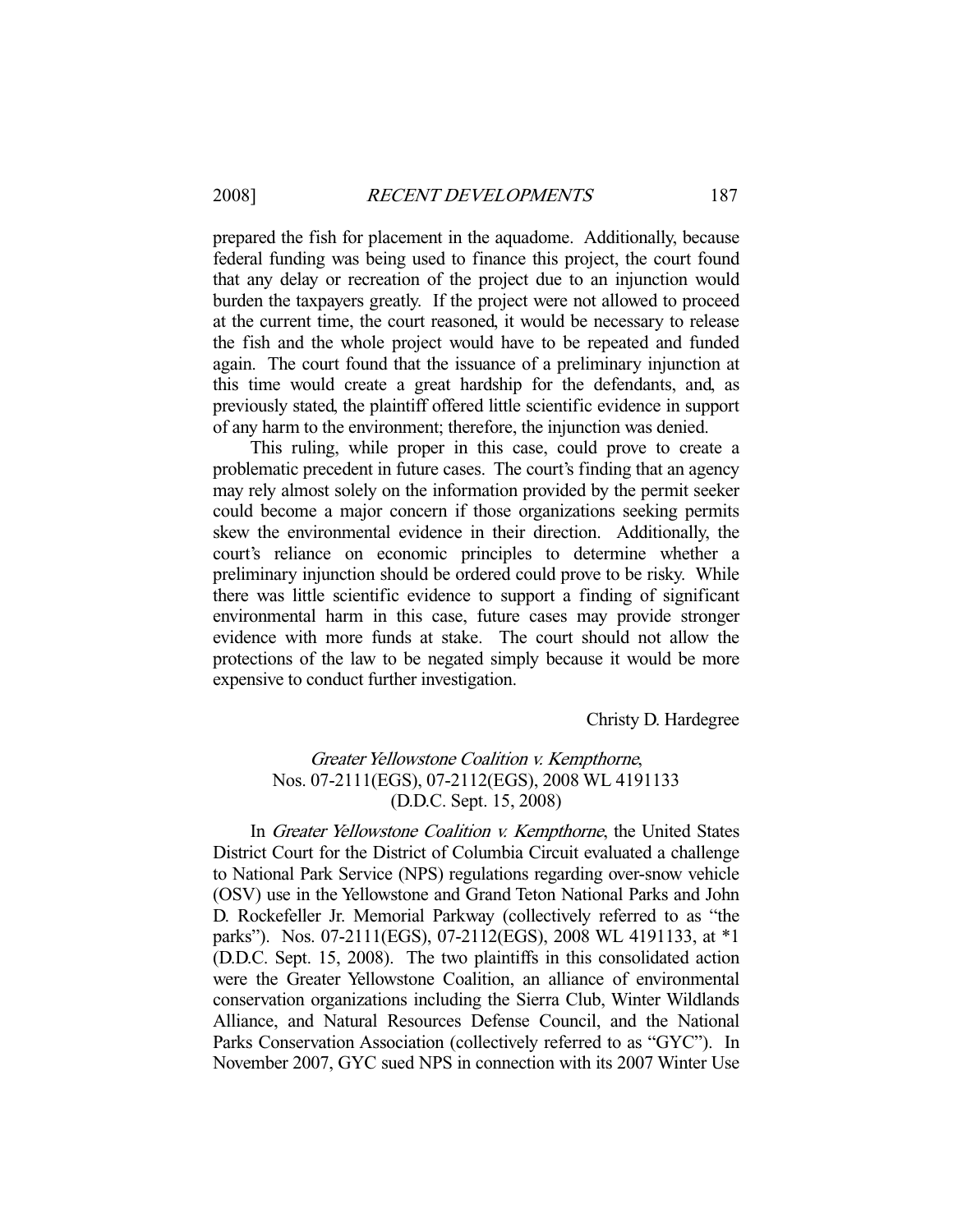Plan (WUP), which established daily limits on the number of snowmobiles and snowcoaches entering Yellowstone. *Id.* at \*2.

 GYC claimed the WUP, its supporting year 2007 Final Environmental Impact Statement (2007 FEIS), and the year 2007 Record of Decision (2007 ROD) in which the plan was published contained substantive and procedural defects regarding the WUP's impacts on the parks' natural soundscapes, air quality, and wildlife. Specifically, GYC alleged the WUP, 2007 FEIS, and 2007 ROD violated the Administrative Procedure Act (APA), National Environmental Policy Act (NEPA), Organic Act (the Act), Yellowstone Enabling Act, two Executive Orders, and the NPS Snowmobile Regulation. Id. at \*2, 4. After a hearing on the parties' cross-motions for summary judgment and a full review of the administrative record, the United States District Court for the District of Columbia granted GYC's summary judgment motion, denied NPS's motion, and vacated and remanded the WUP, 2007 FEIS, and 2007 ROD back to the agency for reconsideration. *Id.* at \*1.

 The present case represents the latest in a series of challenges to NPS's winter management plans. In 2000, various environmental groups protested an NPS year 2000 Record of Decision (2000 ROD), which concluded that then-existing levels of snowmobile use in the parks damaged park resources in violation of the Organic Act. The groups also attacked a year 2000 Final Environmental Impact Statement (2000 FEIS) which found that present conditions constituted an "impairment" of natural resources under the Organic Act. *Id.* at \*1, 9. In 2001, the NPS under the Clinton Administration responded by issuing a final rule that called for the eventual phase-out of personal snowmobiles in the parks (phase-out rule), and suggested future winter access via a snowcoach mass transit system. *Id.* at  $*1$ . The phase-out rule was not published until the day after President George W. Bush assumed office, however, and the new administration immediately stayed the phase-out rule pending review.

 Following litigation instituted by snowmobile manufacturers and enthusiasts, in 2003 NPS replaced the Clinton Administration's phase-out rule with a dramatically increased limit of 950 snowmobiles per day in Yellowstone. Environmental groups again sued NPS, which caused it to issue a "Temporary Winter Use Plan" (Temporary Plan) reducing the daily limit to 720 snowmobiles. The Temporary Plan imposed "best available technology" (BAT) standards for noise and emissions on every snowmobile entering the parks. The Temporary Plan was employed for three winter seasons, from 2004 through 2007. During the 2007/2008 winter season, the long-term WUP at issue in this case took effect.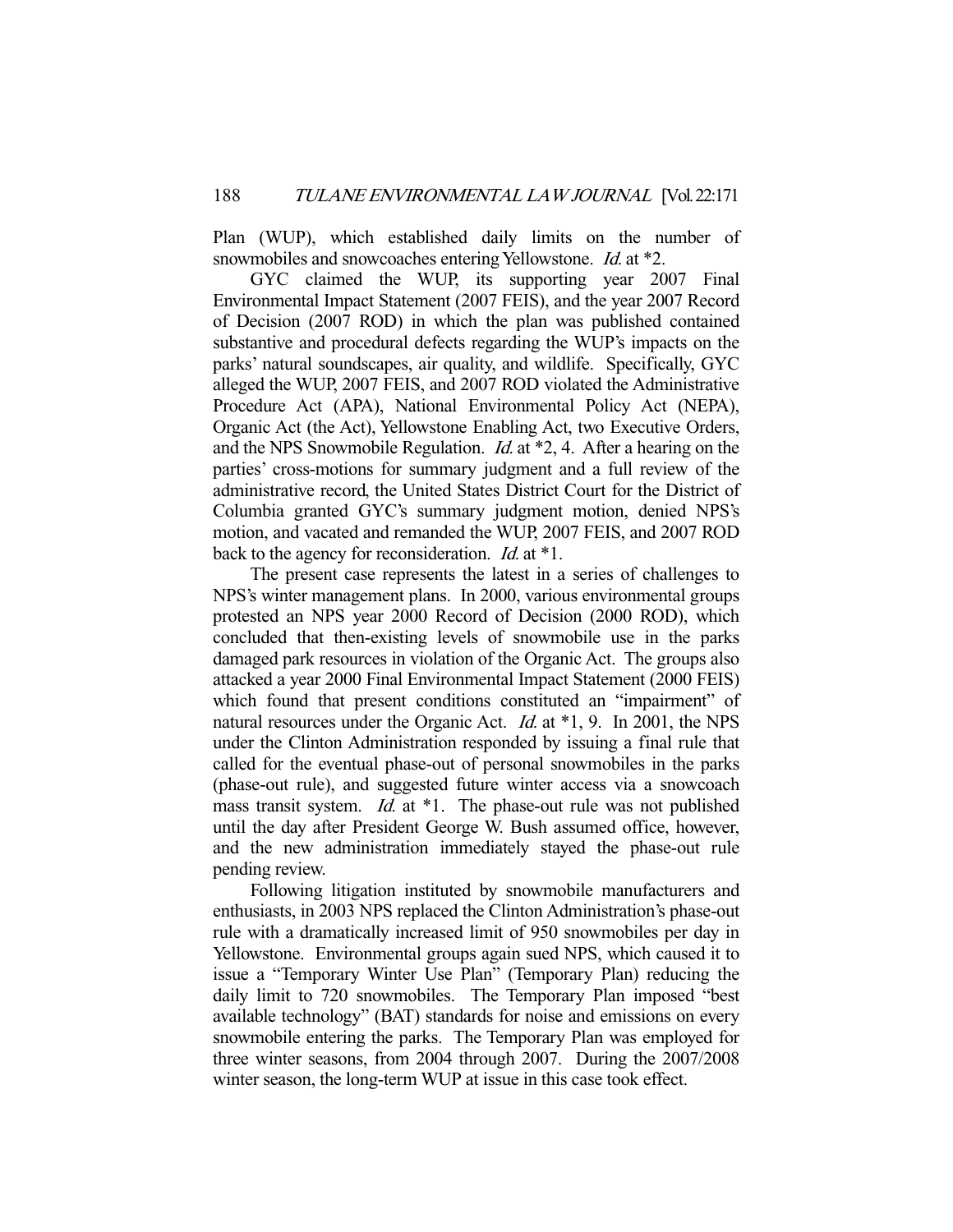The long-term WUP represents one of seven alternative plans analyzed in the 2007 FEIS. Id. at \*2. The alternative plans spanned from a "no action" alternative which would have terminated OSV use in the parks, to an "expanded recreational use" plan which would have permitted a daily limit of 1025 snowmobiles. The selected WUP permits 540 recreational snowmobiles and eighty-three snowcoaches per day in Yellowstone. As in the Temporary Plan, every snowmobile entering the parks must meet BAT standards. The WUP also calls for continuation of the Temporary Plan's "Adaptive Management Program," which evaluates whether objectives pertaining to soundscapes, air quality, and the protection of wildlife are being attained.

 The D.C. District Court first established the case's analytical framework under the APA and NEPA. Id. at \*3. The court found the final rule implementing the WUP was reviewable under NEPA. Id. at \* 4. Accordingly, the court stated, the 2007 FEIS associated with the plan must specifically "[s]tate *how* alternatives considered in it and decisions based on it will or will not achieve the requirements of [NEPA] and other environmental laws and policies."  $Id.$  at \*3 (quoting 40 C.F.R. environmental laws and policies." § 1502.2(d) (2000) (emphasis added)). In addition, the court warned that its analysis of whether the plan, the 2007 FEIS, and 2007 ROD should be set aside under the APA's arbitrary and capricious standard would be heightened because the challenged action represented an administrative "about-face." See id. at \*3; La. Pub. Serv. Comm'n v. FERC, 184 F.3d 892, 897 (D.C. Cir. 1999) ("For [an] agency to reverse its position in the face of a precedent it has not persuasively distinguished is quintessentially arbitrary and capricious.")).

 The court then set forth the specific statutory mandates governing NPS's administration of the parks. Greater Yellowstone Coalition, 2008 WL 4191133, at \*4. It stated that when the NPS was created in 1916, it was statutorily charged with the duty of maintaining the two fundamental purposes of the national park system as established by the Organic Act: (1) conservation of scenery, natural and historic objects, and wildlife, and (2) enjoyment "in such manner and by such means as will leave [the national parks] unimpaired for the enjoyment of future generations." Id. at  $*4-5$  (quoting 16 U.S.C.  $\S 1$  (2000)). Similarly, the court noted, the Yellowstone Enabling Act required NPS to protect Yellowstone's "wonders" and "natural condition." *Id.* at \*5 (citing 16 U.S.C. § 22). In addition, two Executive Orders explicitly addressed snowmobile use in the parks: the first required the agency to promulgate regulations designating certain areas for the use of off-road vehicles, and the second instructed the agency to close such areas if it were determined that, due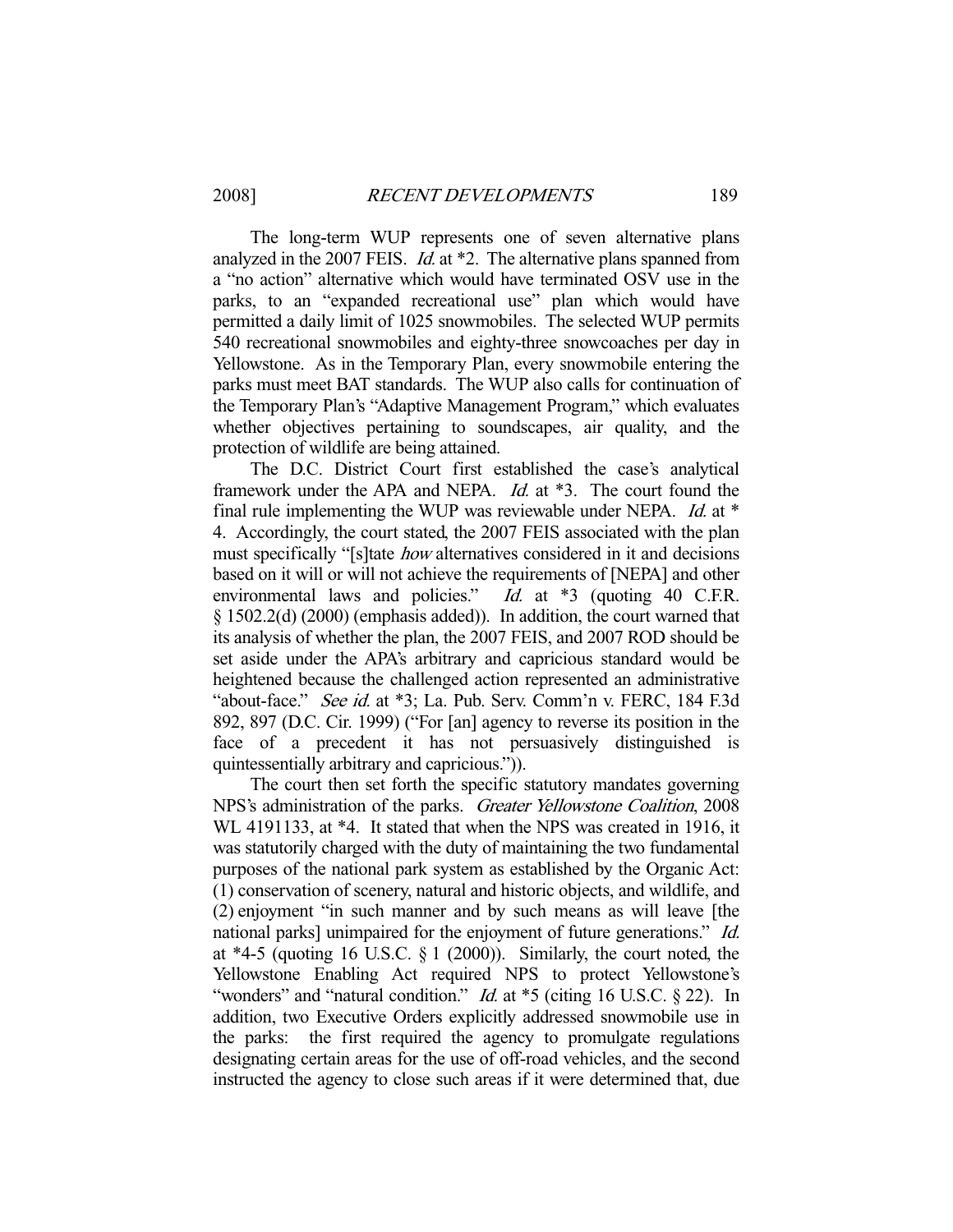to the use of off-road vehicles, wildlife, habitat, or historic areas would suffer "considerable adverse effects." *Id.* at \*5 (citing Exec. Order No. 11644, 37 Fed. Reg. 2877 (Feb. 8, 1972); Exec. Order No. 11989, 42 Fed. Reg. 26,959 (May 24, 1977)). Accordingly, NPS's snowmobile regulation restricted snowmobile use to designated areas and to instances where their use maintained the parks' natural values and park management goals and did not disrupt wildlife or damage park resources. Id. (citing 36 C.F.R. § 2.18(c) (2000)).

 The court began its analysis by assessing the scope of the Organic Act's "conservation mandate" as applied to NPS. Namely, while under the Organic Act, NPS retains management discretion to balance its conservation and enjoyment goals, both Congress and the courts have interpreted the Organic Act to mean that when a conflict arises between those two goals, conservation should dominate. NPS argued the 2007 FEIS demonstrated that the conservation mandate was not triggered because the impacts of snowmobiling under the WUP were "acceptable" and therefore no "conflict" existed between conservation and use. Id. at \*6. Even if the conservation mandate were triggered, NPS further contended, snowmobile use in the parks was akin to removing a tree from a battlefield to restore a scenic vista in that both constituted "unavoidable and appropriate" adverse impacts to the environment, which are permitted by the Organic Act. GYC countered that removing a natural resource like a tree from a battlefield to clear a strategic vista was not at all comparable to recreational snowmobile use. GYC asserted NPS had not described how recreational snowmobiling was "necessary and appropriate to fulfill the purposes of the park" as required by NEPA, nor had it developed "ways to avoid or to minimize to the greatest extent practicable, adverse impacts on park resources and values.'" Id. (quoting National Park Service 2006 Management Policies § 1.4.3).

 The D.C. District Court rejected NPS's arguments and concluded the Organic Act's conservation mandate applied to NPS. First, the court noted that NPS's own Adaptive Management thresholds for air and sound pollution were exceeded numerous times even under the Temporary Plan where actual snowmobile use only averaged 260-290 per day. Further, the 2007 ROD conceded that, while the Temporary Plan was in place, field monitoring indicated a possible problem with benzene and formaldehyde exposure for employees. Id. at \*22. The court agreed with GYC that permitting the daily use of up to 540 snowmobiles under the WUP would essentially double the harms admittedly caused under the Temporary Plan, irrespective of how NPS defined "conflict." *Id.* at \*6-7. The court further agreed with plaintiffs that under the Organic Act,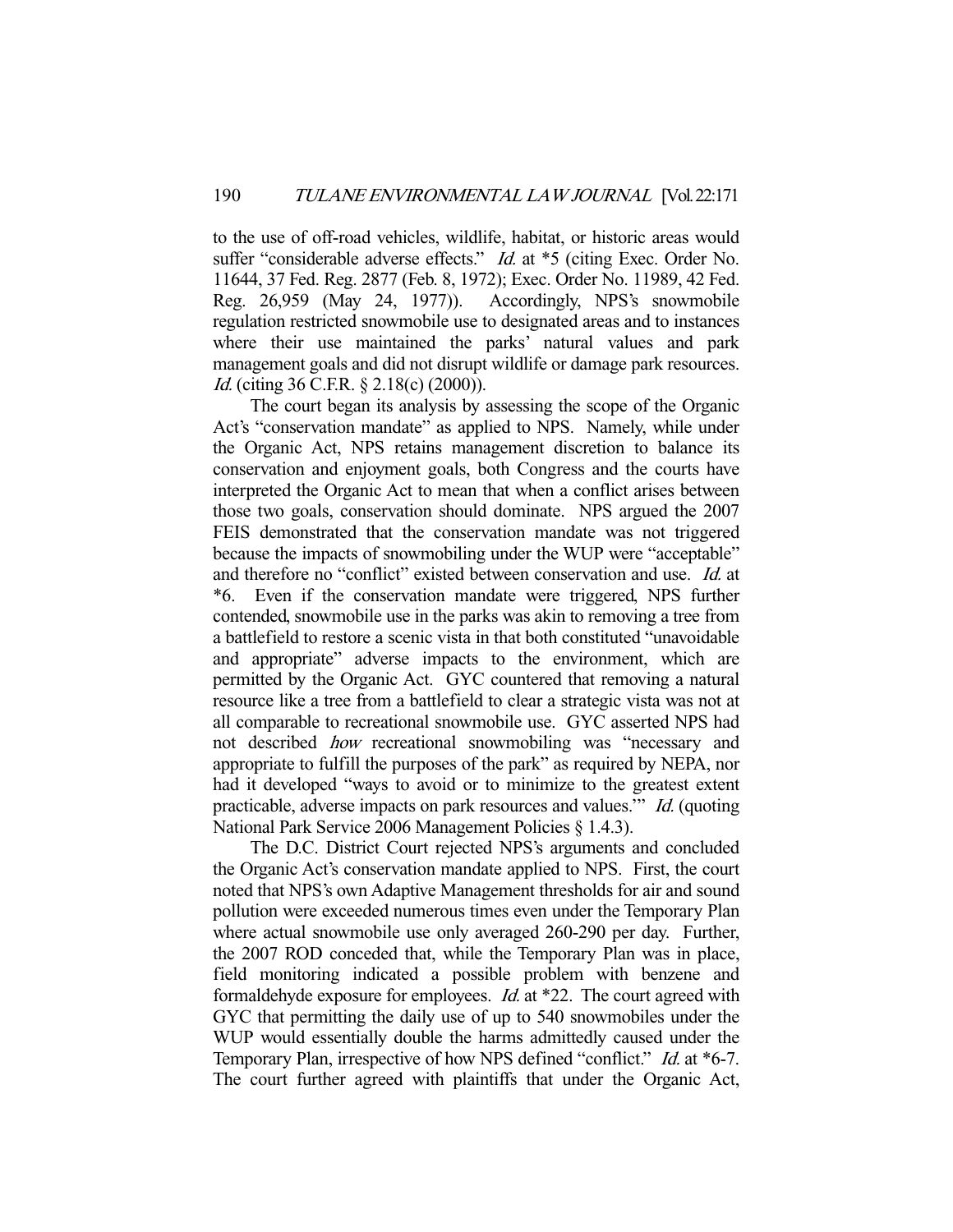"enjoyment" is qualified in a way that conservation is not, because it is permitted only "in a manner that will allow future generations to enjoy [the parks] as well." *Id.* at \*7. Accordingly, the court concluded, while NPS may use its discretion to balance the often competing policies of conservation and visitor enjoyment, that discretion must be exercised in a manner that best fulfills its conservation purpose and "genuinely seeks to minimize adverse impacts on park resources and values." NPS erred by attempting to "circumvent this limitation through conclusory declarations that certain adverse impacts are acceptable, without explaining why those impacts are necessary and appropriate to fulfill the purposes of the park." Id. (emphasis added).

 The D.C. District Court reached this conclusion by closely examining the 2007 FEIS and 2007 ROD, which included NPS's impact and nonimpairment determinations regarding soundscapes, air quality, and wildlife. Because the Organic Act prohibits uses that impair park resources and values, the court noted that the definition of "impairment" under the Organic Act is an impact that "would harm the integrity of park resources and values." Id. at \*8-9. Further, the court clarified that the Organic Act also disallowed uses that caused "unacceptable impacts," which, according to NPS policy documents, were those uses that would contradict the park's purposes or values, impair the park's future natural resources, create an unhealthy environment for humans, or "unreasonably interfere with" natural soundscapes, air quality, and wildlife. *Id.* at \*9. The court explained that the relationship between appropriate use, unacceptable impacts, and impairment was illustrated by an NPS graph indicating that "unacceptable impacts" are greater than acceptable impacts but less than impairment. *Id.* at \*9-10.

 Following review of the complete administrative record, the court found that other than NPS's "unhelpful" graph, NPS failed to provide any quantitative standard or qualitative analysis in support of its conclusion that the WUP's adverse impacts were "acceptable." Id. at \*10. In particular, the court found NPS failed to demonstrate "how increasing snowmobile usage over current conditions, where adaptive management thresholds are already being exceeded, complies with the conservation mandate of the Organic Act." *Id.* at \*24 (emphasis added). First, in violation of the APA, NPS failed to provide a rational explanation for the source of the 540 snowmobile limit, and second, the 2007 FEIS did not provide the decision maker with a clear analysis of the alternatives that NEPA requires. *Id.* at \*25.

 In the court's view, NPS merely repeated its definition of unacceptable impacts in the context of the WUP's impacts on natural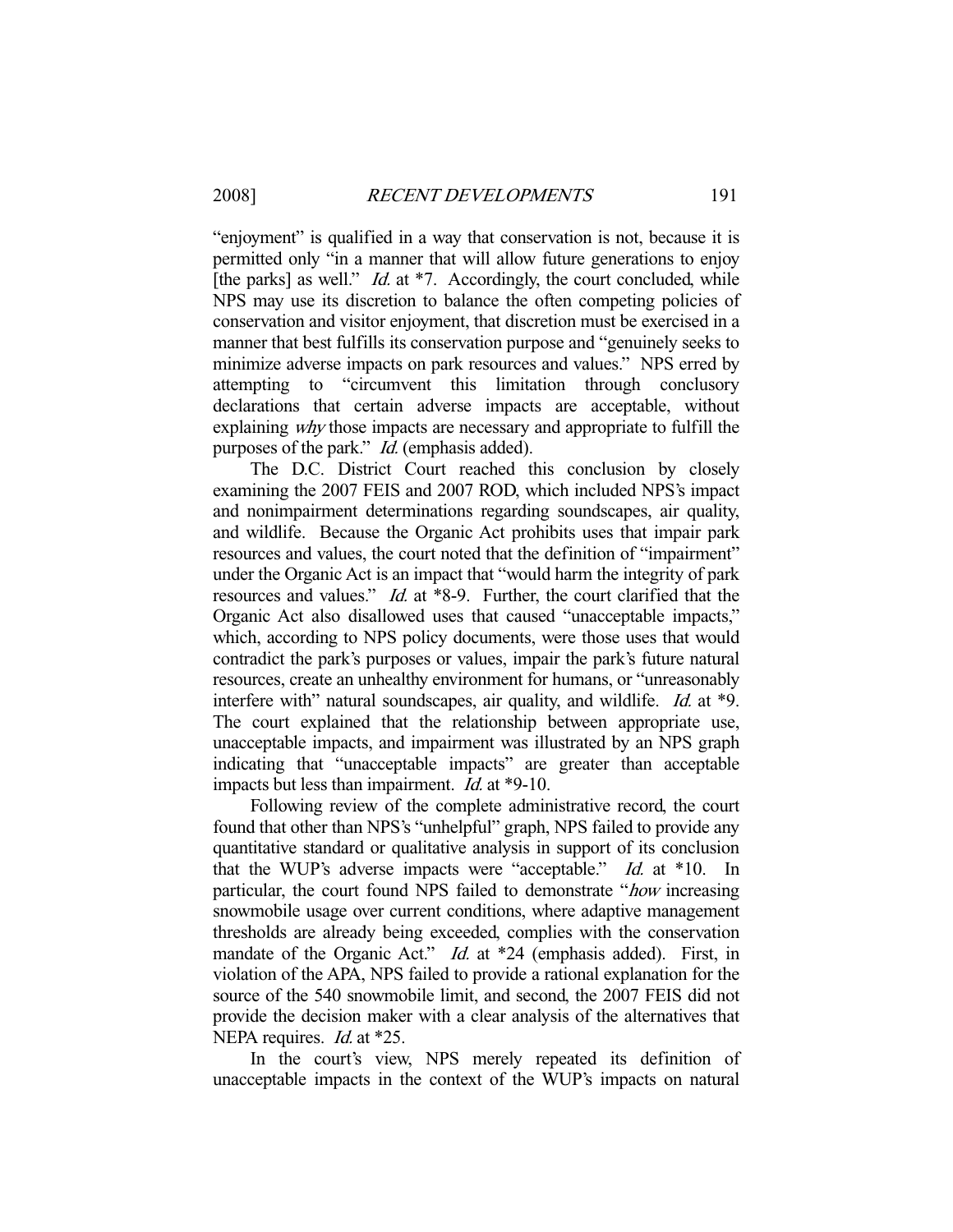resources, but never demonstrated *why* it concluded those impacts were "acceptable." Considering NPS's evaluation of the seven alternatives, for example, the court noted the 2000 FEIS had concluded that then-existing snowmobile use, which averaged about 795 per day, impaired the parks' soundscapes, air quality, and wildlife. *Id.* at \*9. The 2007 FEIS found "no new evidence contradicting the finding that historically unlimited snowmobile ... use impaired park resources and values." Given these findings, the court was incredulous that the 2007 FEIS determined that "none of the seven alternatives studied would constitute impairment or unacceptable impacts," even the alternative which would allow 1025 snowmobiles per day. *Id.* at \*9. Moreover, the 2007 FEIS indicated that all seven alternatives resulted in the same determination of "negligible to moderate" impacts on wildlife. *Id.* at \*18. The court reasoned that it "defie[d] logic that zero snowmobiles (Alternative 2) and 1025 snowmobiles ... could possibly produce the same impacts on ... animals in the park."

 The court pointed out additional failings, including the fact that the 2007 FEIS used park-wide metrics that diluted the plan's impacts on soundscapes and air quality. *Id.* at \*25. Second, NPS's own data showed the WUP would actually increase air pollution, overtop use levels suggested by NPS biologists to protect wildlife, and cause major adverse impacts to Yellowstone's natural soundscape. Further, NPS's own scientists heavily criticized the model upon which the WUP was largely based, stating that because it did not accurately reflect data taken from field monitoring, it could not realistically reflect or calculate harm from OSV use. Id. at \*13. Namely, while the model underestimated OSV sound levels at eight out of twelve monitoring sites as compared to field measurements, it *never* overestimated sound levels. It also underestimated the duration of audible use levels at seven of the twelve monitoring sites but overestimated audibility at only one site. An NPS scientist indicated that "given the political reality, we will not be spending much time on [improving modeling techniques]." The court concluded that the differences between the data actually monitored and that used in the model raised serious doubts about the validity of NPS's impact determinations, and, consequently, the WUP itself, since the plan was heavily based on modeled data.

 The D.C. District Court ultimately held that the WUP, as codified by the Final Rule and explained in the 2007 ROD, was arbitrary, capricious, and contrary to the law. *Id.* at  $*24$ . This result is unsurprising given the likelihood that even a layperson could identify some of the most blatant discrepancies in NPS's studies. Common sense tells us, for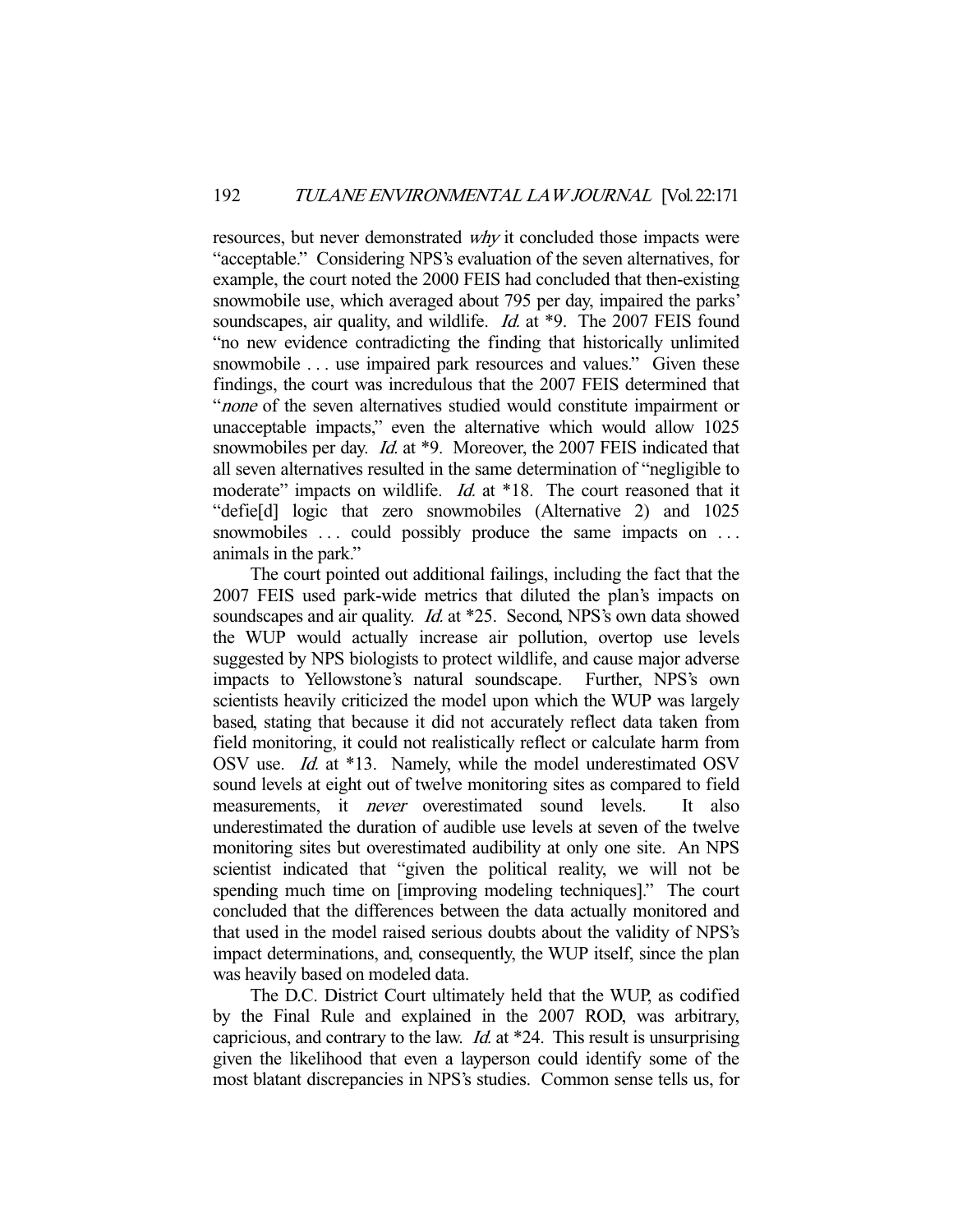#### 2008] RECENT DEVELOPMENTS 193

example, that if the use of 260-290 snowmobiles under the Temporary Plan harmed the environment, then there was something awry with NPS's conclusion that 540 snowmobiles per day under the WUP constituted an "acceptable impact" on the environment. The ongoing difficulty with environmental regulation is, however, that agencies more often than not promulgate regulations based on environmental science so complex that it can only be fully understood by the agency's own scientists. And, as seen in GYC v. Kempthorne, an executive agency may ignore its own scientist's findings and bend to political pressure. In that case, a bad environmental law based on politics rather than science will stand unless an environmental watchdog group has both the interest and resources to challenge it.

Sandra Sutak

#### IV. RELIGIOUS FREEDOM RESTORATION ACT

## Navajo Nation v. U.S. Forest Service, 535 F.3d 1058 (9th Cir. 2008)

 The plaintiff Navajo Nation appealed to the United States Court of Appeals for the Ninth Circuit from a district court decision granting summary judgment to the defendant United States Forest Service (USFS). The Ninth Circuit reversed and found for Navajo Nation, holding that USFS's approval of the use of snowmaking from recycled sewage effluent at the Snowbowl ski area, located on USFS land on the San Francisco Mountains in northern Arizona, constituted a "substantial burden" upon Native American religious practices under the Religious Freedom Restoration Act (RFRA). Navajo Nation v. U.S. Forest Serv. (Navajo Nation I), 479 F.3d 1024, 1043 (9th Cir. 2007). Upon an en banc rehearing, the Ninth Circuit dealt primarily with the RFRA claim. Additionally, the court addressed a claim that USFS violated the National Environmental Policy Act (NEPA) by failing to assess adequately the health impacts of incidental human ingestion of snow made from recycled wastewater and an alleged error in the district court's granting of summary judgment to USFS concerning the National Historic Preservation Act (NHPA). Navajo Nation v. U.S. Forest Serv. (Navajo Nation II), 535 F.3d 1058, 1066 (9th Cir. 2008).

 To determine whether making snow from recycled sewage constituted a violation of RFRA, the Ninth Circuit looked to the statute's language. *Id.* at 1068. RFRA states in relevant part that the government "shall not substantially burden a person's exercise of religion" unless the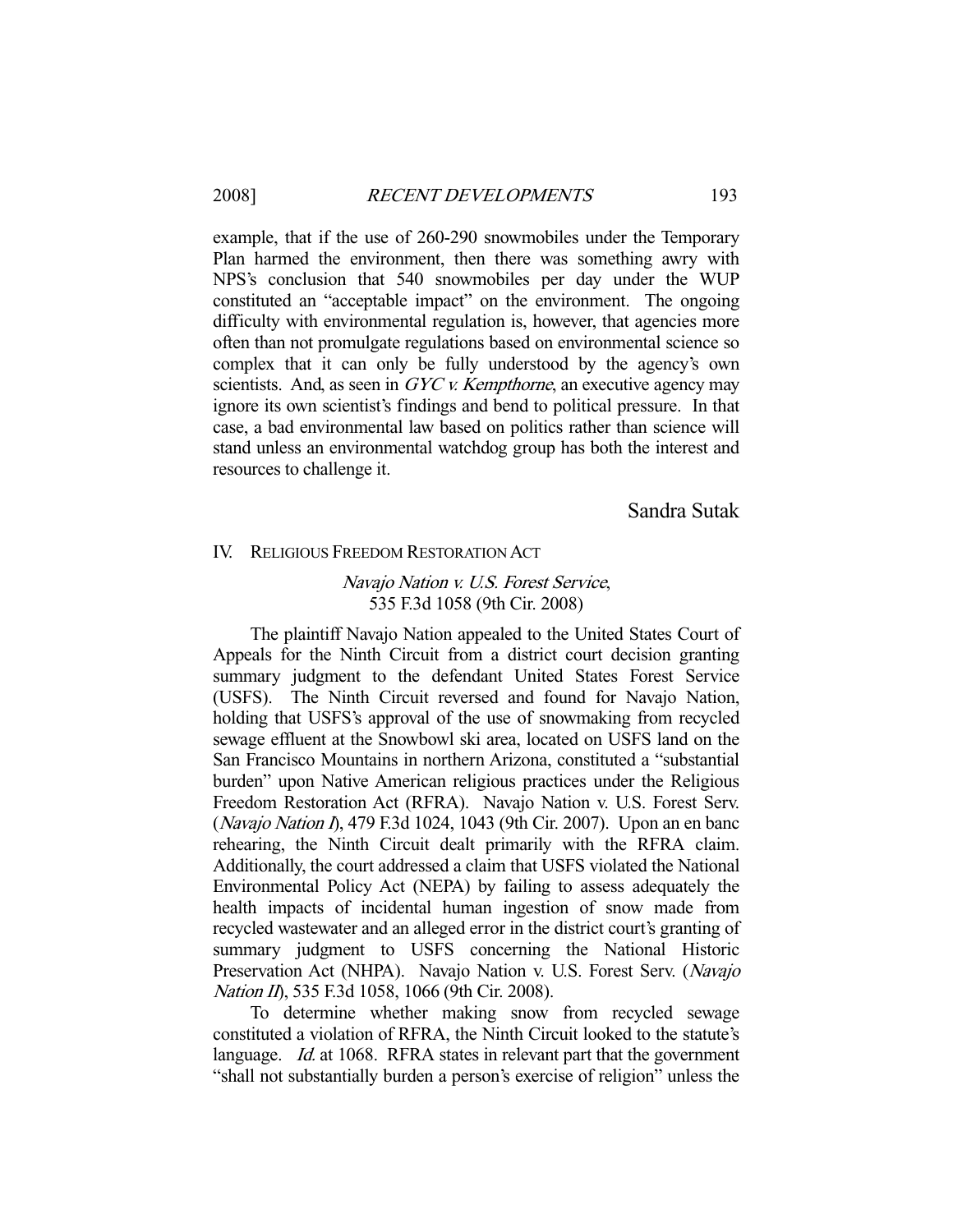burden is in "furtherance of a compelling governmental interest" and "is the least restrictive means of furthering" that interest. Id. (quoting 42 U.S.C. § 2000bb-1 (2000)). The court noted that USFS did not challenge the district court's findings that the Navajo, Hopi, Hualapai, and Havasupai's religious beliefs and activities concerning the San Francisco Peaks (Peaks) were sincere and constituted an "exercise of religion" as defined by NEPA. Therefore, the crux of the case was whether USFS sanctioned use of reclaimed sewage effluent to make snow on the Snowbowl ski facility would "substantially burden" the Native Americans' exercise of religion.

 Turning again to RFRA's language, the Ninth Circuit established that the congressionally mandated purpose of RFRA is to "restore the compelling interest test as set forth in *Sherbert v. Verner* ... and Wisconsin v. Yoder . . . and to guarantee its application in all cases where free exercise of religion is substantially burdened." Id. (citing 42 U.S.C. § 2000bb(b)(1)). The majority looked to Sherbert, 374 U.S. 398 (1963), and Yoder, 406 U.S. 205 (1972), to conduct a detailed analysis of what constituted a "substantial burden" under RFRA, stating that "the same cases that set forth the compelling interest test also define what kind or level of burden on the exercise of religion is sufficient to invoke the compelling interest test." *Id.* at 1069. Sherbert dealt with a Seventh-day Adventist, Sherbert, whose employer fired her for her refusal to work on Saturday, her faith's day of rest. Id. (citing Sherbert, 374 U.S. at 399. The Adventist was denied unemployment benefits after a finding that she failed to accept work without good cause. The United States Supreme Court ruled that under the Free Exercise Clause of the Constitution, unemployment benefits could not be conditionally denied to Sherbert because she exercised her faith. Denying unemployment benefits in such a case would unconstitutionally force Sherbert to choose between receiving government benefits or following the precepts of her religion. Yoder, the other case that the majority believed Congress restored through RFRA's passage, concerned the conviction of Amish parents for failing to enroll their child in high school. *Id.* (citing *Yoder*, 406 U.S. at 207-08). The family believed their child's attendance in public school was "contrary to the Amish religion and way of life." The Supreme Court reversed the conviction, reasoning that the mandatory criminal sanction posed a "substantial burden" upon the practice of their faith. The threat of criminal conviction compelled the family to act at odds with its fundamental religious tenets.

 These two cases formed the narrow scope of "substantial burden" the majority adopted in *Navajo Nation II*. Following the holdings in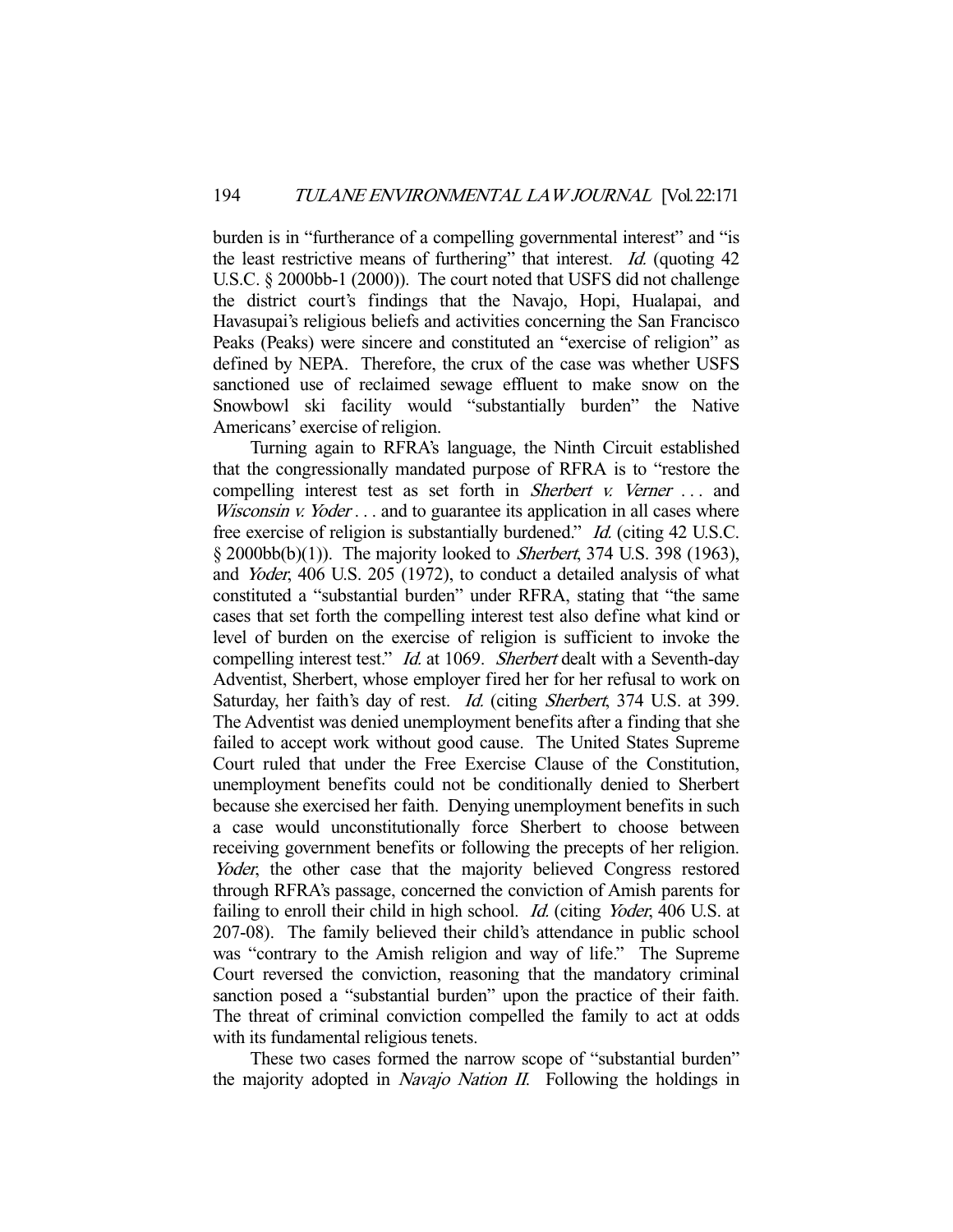Sherbert and *Yoder*, the court only recognized a "substantial burden" upon the practice of religion in situations that mirror these two cases. Id. at 1069-70. Thus, such a burden exists only if an individual is forced to choose between the tenets of his or her religion and receiving a governmental benefit (Sherbert) or if an individual is affirmatively coerced to act against his or her religious beliefs under the threat of civil or criminal sanctions (Yoder). Id. at 1070. Applying these standards, the majority found that there was no "substantial burden" on the Native Americans' use of the Peaks for religious practices. Accordingly, it held the use of sewage effluent for snowmaking on a small portion of the mountains did not fall within the burdens established under the Sherbert/Yoder framework, which was reinstated by Congress in NEPA. The court also declined to allow for a more expansive standard of "substantial burden" due to the Congressional reinstatement of these earlier cases. *Id.* at 1075.

 However, the court noted, the proposed upgrades to the Snowbowl skiing facility would not be devoid of impact to Native American religious practices, despite a guarantee from USFS to maintain unfettered access to the Peaks for religious practitioners. Id. at 1070. The majority noted that "the presence of recycled wastewater on the Peaks is offensive to the [appellee's] religious sensibilities . . . it will spiritually desecrate a sacred mountain and will decrease the spiritual fulfillment they get from practicing their religion on the mountain." Id. While the court recognized this, it cited to Supreme Court precedent prohibiting the finding of a "substantial burden" due to diminishment of spiritual fulfillment. In Lyng v. Northwest Indian Cemetery Protective Ass'n, Indian tribes challenged USFS's approval of a logging road through a sacred area in California. 485 U.S. 439, 442 (1988). Akin to the present case, the tribes alleged that the logging road would interfere with their free exercise of religion. Id. at 442-43. The Supreme Court rejected this contention, stating that diminishing the land's sacredness was not a heavy enough burden to violate the Free Exercise Clause. *Id.* at 447-49. In noted case, the Ninth Circuit adhered to Supreme Court precedent, giving particular weight to language from Lyng which stated that "[w]hatever rights the Indians may have to the use of the area . . . those rights do not divest the Government of its right to use what is, after all, its land." *Navajo Nation II*, 535 F.3d at 1072 (quoting *Lyng*, 485 U.S. at 451-53). This rationale enabled the court to reject the Navajo Nation's claims that snowmaking with sewage effluent would interfere with their faith.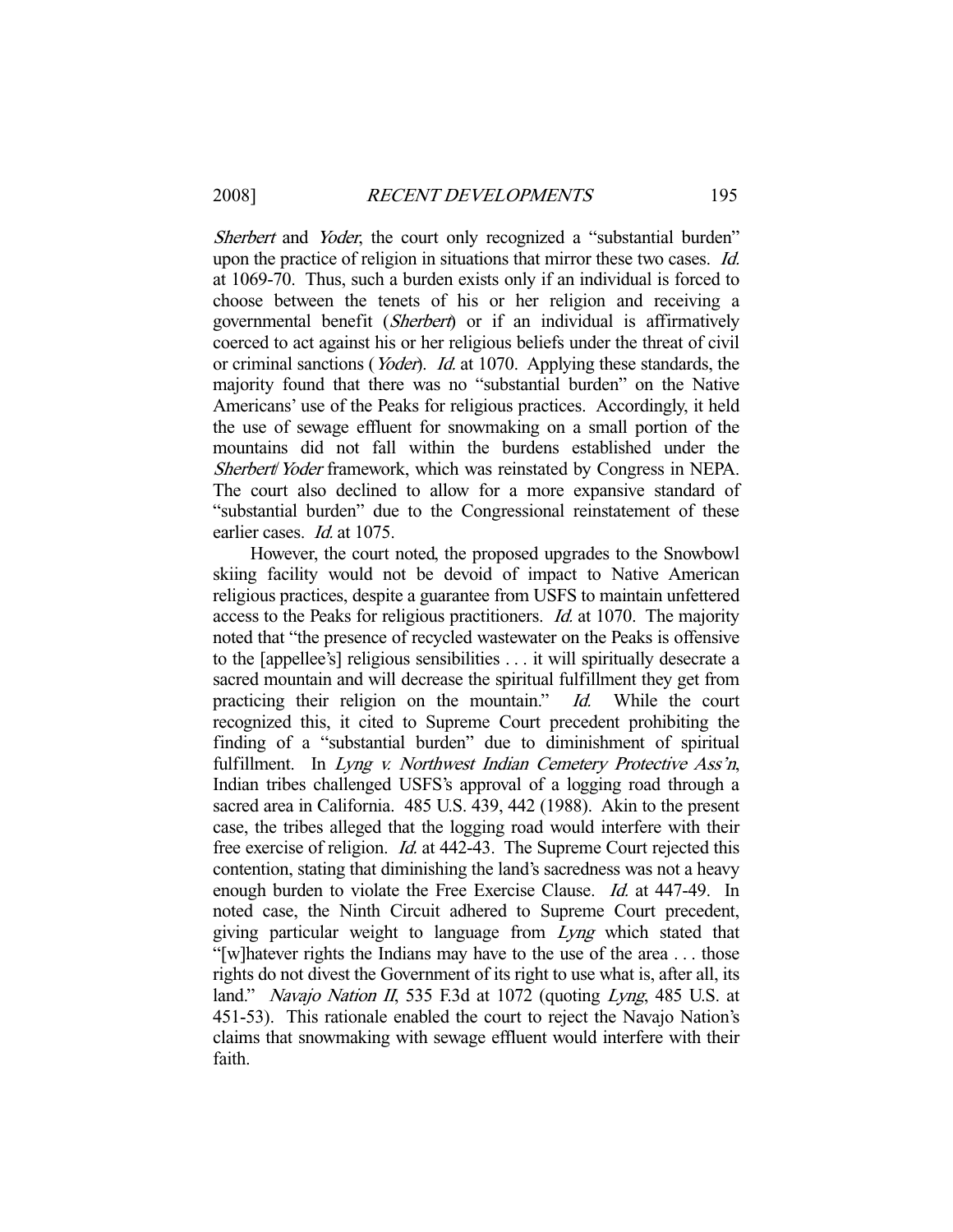In this en banc rehearing, the Navajo Nation also challenged the district court's grant of summary judgment in favor of USFS on its NEPA claims. Id. at 1079. The claim raised on appeal was that the Final Environmental Impact Statement (FEIS) submitted by USFS failed to adequately address the health risks posed by incidental human ingestion of snow made from reclaimed sewage effluent. The majority waived the claim from the appeal, stating that the Navajo Nation's failure to present this specific claim before the district court, and failure to appeal the district court's denial to amend the complaint, barred the claim from this action. With regard to the NHPA claim, the Ninth Circuit adopted the district court's decision and upheld summary judgment for USFS. *Id.* at 1080.

 The three-judge dissent found that the en banc holding misstated the law under RFRA and mischaracterized the 'very nature' of religion. Id. at 1081. The dissent found that the majority was wrong for six reasons, in looking to Sherbert and Yoder for the ultimate definition of 'substantial burden' under RCRA. First, the dissenting opinion looked to the plain and ordinary meaning of "substantial burden," which did not hinge on the presence of a penalty or deprivation of a government benefit, as established under the test cases. Id. at 1086. Using a dictionary derived definition, the dissenting opinion stated that RFRA prohibits government action that "hinders or oppresses" the exercise of religion "to a considerable degree." *Id.* at 1086. This burden upon religion is not limited to certain causes that impact the exercise of religion, as seen in *Sherbert* and *Yoder*, but rather RFRA prohibits actions that affect the exercise of religion, regardless of the impact occurs. Id. at 1087. Second, the dissent found that only the "compelling interest test" of *Sherbert* and *Yoder* was restored by Congress, and not the definition of any other terms used in those cases. Third, the dissent noted that there is no use of the term "substantial burden" in any of the pre-RFRA cases, and therefore, there was no "substantial burden" test used to trigger a compelling interest review of government action. Id. at 1088. Next, the dissent stated that the majority's approach was in conflict with the purpose of RFRA, namely to restore judicial scrutiny "in all cases where free exercise of religion is substantially burdened." Id. (citing 42 U.S.C. § 2000bb(b)). Here, the right created by RFRA was for the free exercise of religion, not for the governmental employment insurance or freedom from prosecution, as argued by the majority in Sherbert and *Yoder. Id.* at 1090. Finally, the minority took issue with the holding, and reasoned that it conflicted with the Ninth Circuit's RFRA and Religious Land Use and Institutionalized Persons Act (RLUIPA)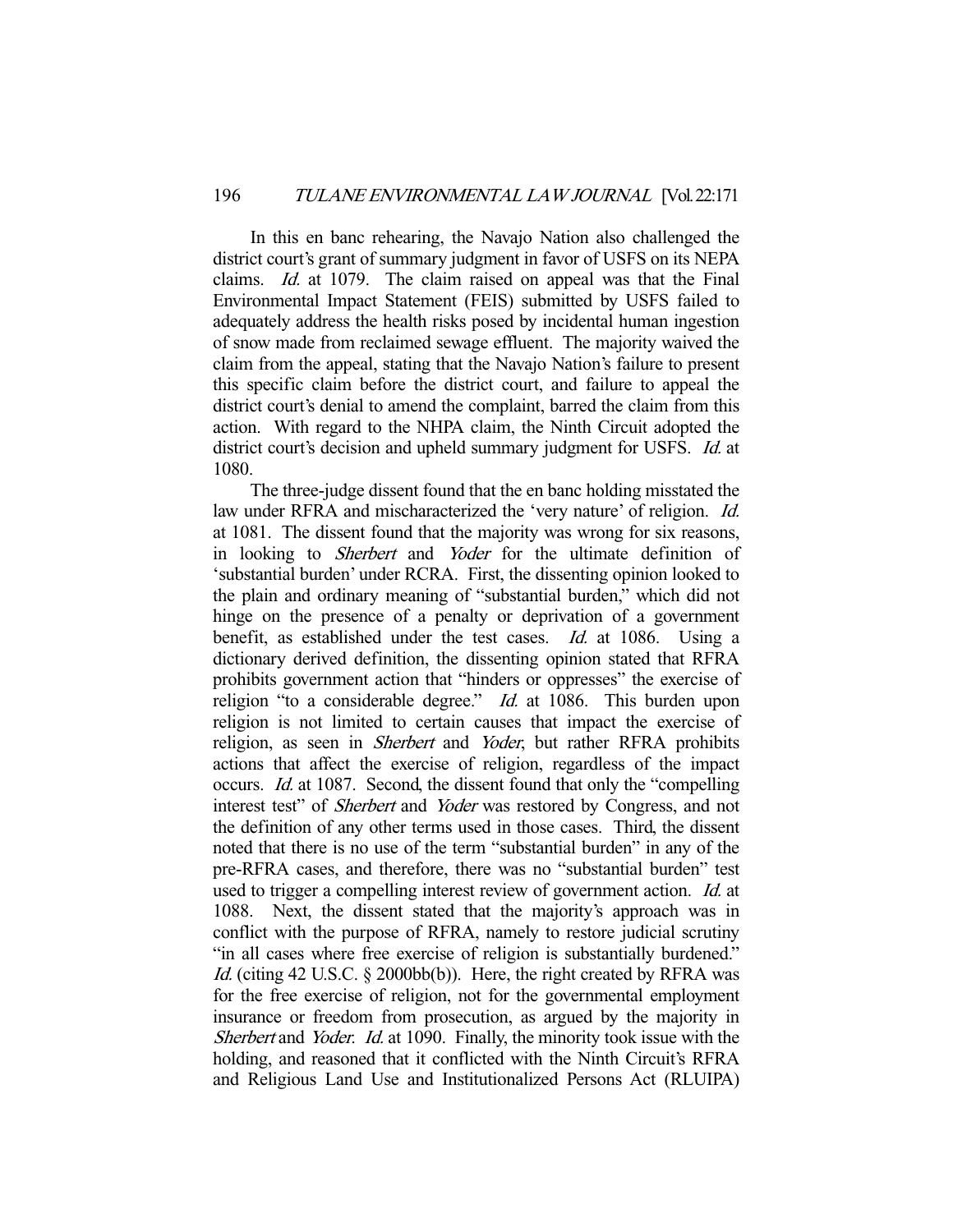precedents. Id. at 1091-93. Specifically, precedent in both areas defined "substantial burden" as an action that is "oppressive" to a "significantly great" extent. *Id.* at 1093. Importantly, this definition hinges on the effect of the action, not the mechanism.

 Although the majority did not find a "substantial burden," and thus failed to address whether a "compelling governmental interest" powers the decision to allow snowmaking on the Peaks, the dissent failed to attribute such an interest to the improvement of a ski facility in Arizona. Id. at 1107. Finally, the dissent looked to Rule 8(a) of the Federal Rules of Civil Procedure to address the en banc panel's dismissal of Navajo Nation's NEPA claims. The dissent found that there was a "short and plain statement of the claim" which should allow for its admittance. Id. at 1109. USFS failed to address the impact of human ingestion of reclaimed wastewater snow, despite the absolute prohibition on drinking water of that quality. *Id.* at 1110.

 Because the Ninth Circuit decided this case differently upon an en banc rehearing, it is clearly a controversial issue. Given that the outcome affects the religious livelihood of numerous Indian tribes, it is highly possible that it will be appealed to the Supreme Court.

Jordan A. Lesser

V. ROADLESS AREA CONSERVATION RULE

# Wilderness Workshop v. United States Bureau of Land Management, 531 F.3d 1220 (10th Cir. 2008)

 A recent decision by the United States Court of Appeals for the Tenth Circuit allowed a private company to traverse specially protected "roadless" areas in our national forests with construction vehicles on temporary but established roadways, despite the Roadless Rule's prohibition against even temporary roads in these specially designated areas. In Wilderness Workshop v. United States Bureau of Land Management, several environmental interest groups challenged a Bureau of Land Management (BLM) decision that permitted a private company to "construct, operate, and maintain" a natural gas pipeline within protected areas of our national forests. 531 F.3d 1220, 1222 (10th Cir. 2008). The plaintiffs' challenge rested on two claims: first, that the BLM decision violated the Roadless Area Conservation Rule (Roadless Rule), and second, that the decision violated the National Environmental Policy Act (NEPA). *Id.* at 1223. After being denied a preliminary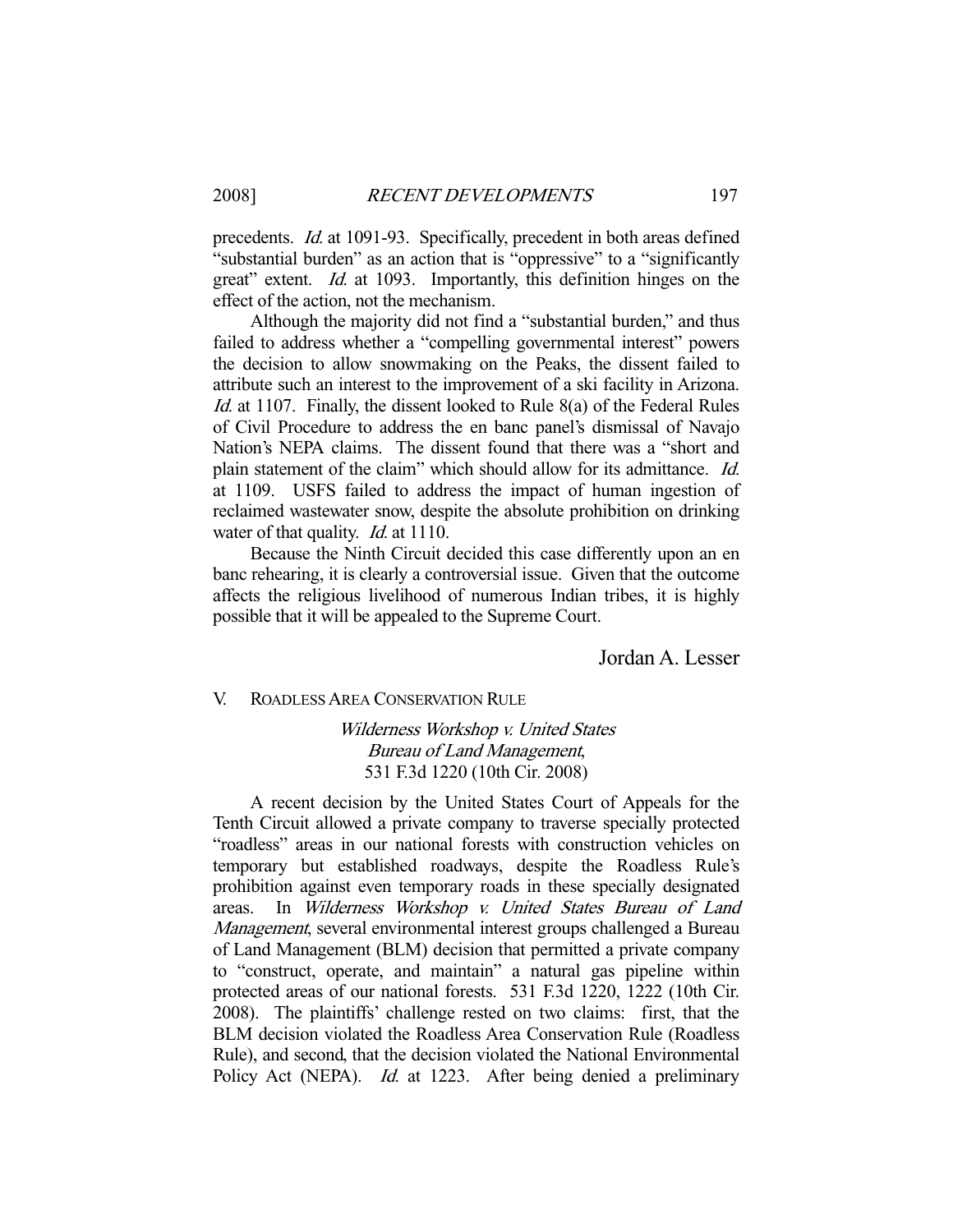injunction at the district court level, the plaintiffs filed this interlocutory appeal, again seeking to enjoin the construction of the pipeline. Id. at 1222.

 The pipeline at the center of this controversy is the proposed Bull Mountain Pipeline: a buried steel pipe, twenty inches in diameter, which will lie beneath 8.33 miles of Inventoried Roadless Areas (IRAs) in Colorado's national forests. Id. at 1222-23. Its purpose is to transport natural gas from production wells within the forest to a compressor station located on private land, so that natural gas can be channeled into the national energy market. *Id.* at 1223. The pipeline was proposed by SG Interests I, Ltd. (SG), a private company that applied to the BLM and the United States Forest Service (USFS) for authorization to build and maintain the pipeline. *Id.* at 1222. After an analysis of the environmental impact of the pipeline was completed, that authorization was granted, along with several related rights to enable the construction and continued maintenance of the pipeline. SG was granted "a 30-year, 50-foot right-of-way" running parallel to the pipeline for approximately 10 miles, 7.7 miles of which would be on National Forest System lands. Id. at 1222-23. SG was also granted temporary use permits, which included a construction right-of-way allowing motorized construction equipment vehicles to traverse forest lands within 100 feet of the pipeline's path. Id. at 1223. The USFS also authorized SG to construct and/or use "temporary roads needed for access to the pipeline construction."

 SG estimated that construction of the pipeline will take three years. When construction is complete, SG will purportedly "rehabilitate<sup>[]</sup> and revegetate[]" the 100-foot construction right-of-way, but the 50-foot right-of-way along the pipeline's path will remain cleared of trees during its 30 year term. After the pipeline is completed, "surface patrols" will be done either on foot or on horseback. No motorized vehicles will be allowed except to perform emergency repairs, which will require prior authorization from the USFS and/or BLM, and will be determined on a case-by-case basis.

 In determining whether to grant these various rights, the USFS and the BLM "engaged in a lengthy period of environmental analysis." Id. at 1222. The agencies considered the environmental impact these actions would have on the forests, and the possible alternatives to the pipeline, and in November 2007, issued a final environmental impact statement. On January 8, 2008, the BLM and the USFS issued a Record of Decision (ROD) authorizing the pipeline, the 50-foot permanent right-of-way, the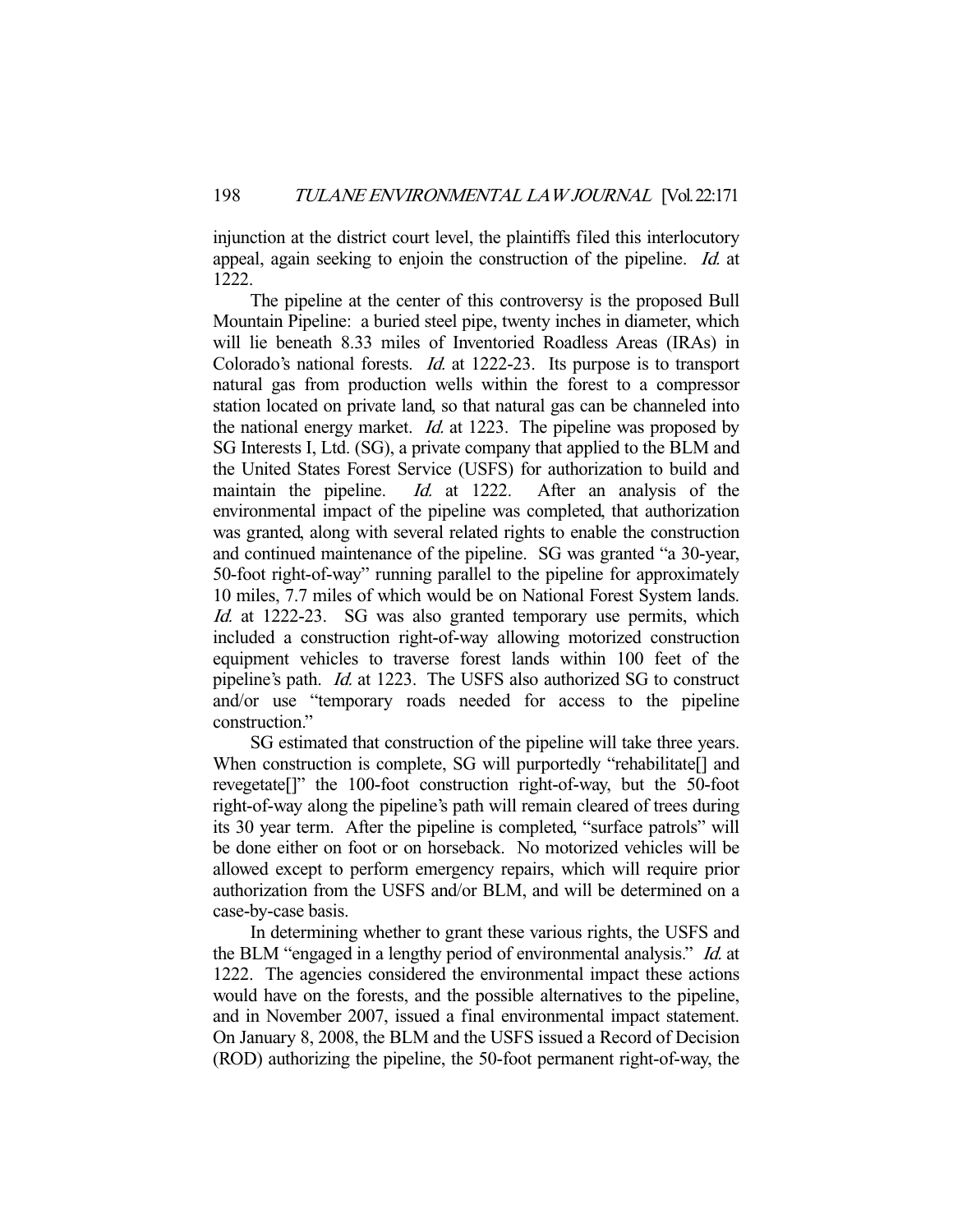100-foot construction right-of-way, and the temporary use permits described above. It is this ROD that the plaintiffs challenged.

 In the instant case, the Tenth Circuit Court of Appeals reviewed the district court's denial of the plaintiff's motion for preliminary injunction. The standard of review on appeal required a finding of abuse of discretion to overturn the lower court's ruling. *Id.* at 1223. The plaintiffs were required to prove four elements to justify issuance of a preliminary injunction: "(1) a substantial likelihood of success on the merits; (2) irreparable harm to the movant if the injunction is denied; (3) the threatened injury outweighs the harms that the preliminary injunction may cause the opposing party; and (4) the injunction, if issued, will not adversely affect the public interest." *Id.* at 1224. The court's opinion focused almost exclusively on the first element, analyzing whether the facts of this case supported a "substantial likelihood" that the BLM and/or the USFS violated the Roadless Rule or NEPA in authorizing this pipeline's construction and the rights attendant to it.

 The court first considered plaintiff's first claim: that the authorization of the Bull Mountain Pipeline violated the Roadless Rule. The plaintiffs asserted that the construction of the pipeline violated the Roadless Rule, as it permitted motorized construction equipment to traverse protected areas and establish temporary roads leading to the pipeline. This establishment of roads, the plaintiffs argued, clearly violated the rule.

 In addressing this claim, the court first looked to the background and purpose of the Roadless Rule. The Roadless Rule was promulgated and passed with the intent "to protect the remaining roadless areas within the National Forest System." The rule broadly prohibited the construction of roads on lands designated as "inventoried roadless areas" (IRAs) within the National Forest System. Id. at 1225. The rule provided two express exceptions to this prohibition and permitted road construction only when an appropriate official had determined that (1) a road was necessary to protect the public health and welfare (for example, to aid in the prevention of flood or fire) or (2) a road was needed to enable compliance with relevant environmental laws, including CERCLA, the Clean Water Act, or the Oil Pollution Act.

 The proposed pipeline and its right-of-way are admittedly within such an "inventoried roadless area"—the record shows that it will span 8.33 miles of IRA. Id. at 1223. Thus, the legality of the pipeline hinged on whether its construction would include the construction of roads. More specifically, its legality hinged on precisely what is meant by the term "roads" as used in the Roadless Rule. *Id.* at 1225. The Roadless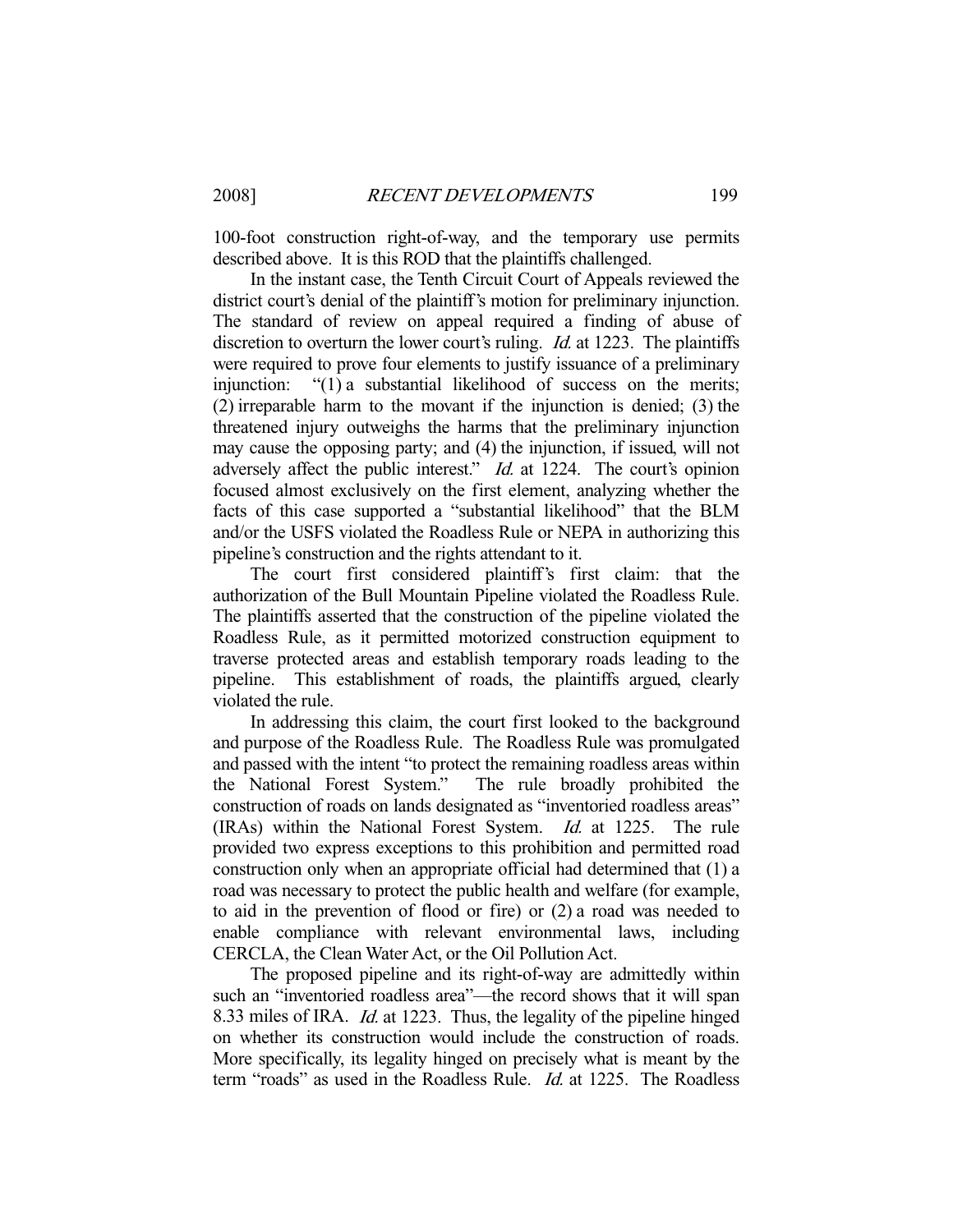Rule defines "road" as "[a] motor vehicle travelway over 50 inches wide, unless designated and managed as a trail." To the plaintiffs, this definition encompassed the pathways contemplated by the pipeline construction plan: cleared paths (presumably at least 50 inches wide) over which motorized construction vehicles would travel to and from the construction sites during the three years of construction. The ROD, however, concluded that the construction of the pipeline within IRAs could be accomplished "without road construction." Id. at 1226. This conclusion apparently rested on the ROD's interpretation of the term "travelway" within the definition of "road." The ROD used a narrow conception of "travelway," and apparently took it to mean only those thoroughfares used for general transportation purposes. Under this view, the Roadless Rule only prohibited the construction of roads intended for general travel, rather than those used for specific authorized purposes like construction of a pipeline. The ROD explained that the sole purpose of the pipeline-related paths would be to accommodate the construction vehicles and to transport supplies and equipment necessary to the construction process. According to the ROD, these would be "construction zones," not "roads."

 The court found that the ROD's interpretation of "roads" was acceptable, and that the construction paths contemplated by SG's construction plan were thus not in violation of the Roadless Rule. The court reasoned that although the Roadless Rule defined "road," it did not define "travelway," nor was there a commonly accepted definition for that term. Id. at 1226-27. Because the term "travelway" was ambiguous, the ROD's narrow view of a travelway as a general transportation route was acceptable. As the court noted, "a reviewing court must give substantial deference to an agency's interpretation of its own regulations." Id. at 1227 (internal quotations omitted). This reasoning supported the ROD's assertion that the pipeline could be constructed within the IRAs without the construction of new roads. Therefore, the court concluded, the ROD's authorization of the proposed pipeline was not in violation of the Roadless Rule.

 The court then turned to the plaintiff's second contention: that the pipeline violated NEPA "by failing to consider the impacts of future natural gas development [i.e., the installation of additional gas wells] as a connected action." *Id.* at 1228. NEPA requires all federal agencies to explore the environmental impacts of proposed major federal actions, and to summarize those impacts in an environmental impact statement (EIS). In preparing this EIS, the agency must also consider "connected actions," meaning actions which are so closely tied to the proposed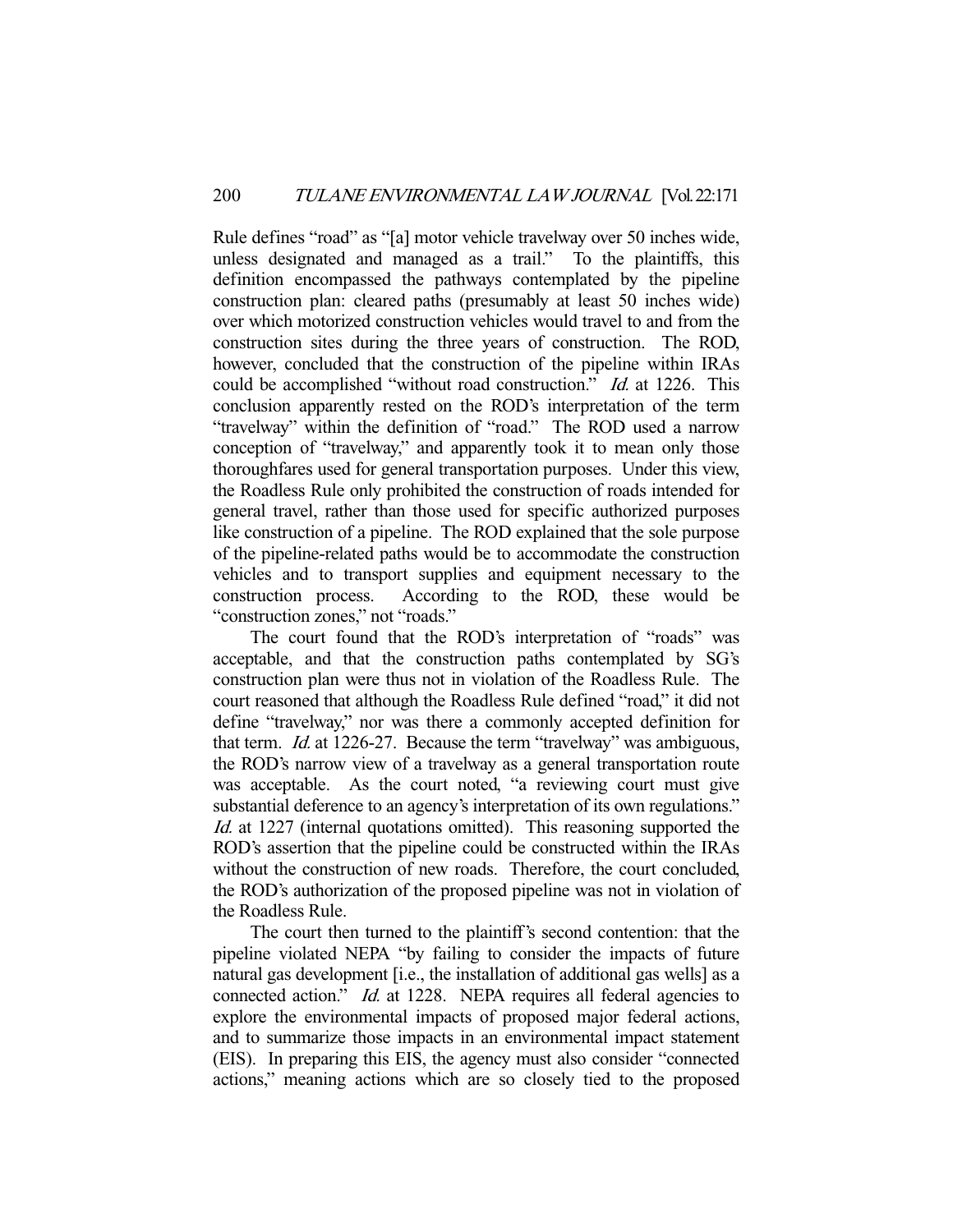action that they warrant consideration in the same EIS. NEPA provides that actions are "connected" if they: "(i) Automatically trigger other actions which may require environmental impact statements. (ii) Cannot or will not proceed unless other actions are taken previously or simultaneously. (iii) Are interdependent parts of a larger action and depend on the larger action for their justification." *Id.* at 1228 (citing 40) C.F.R. § 1508.25(a)(1)(i)-(iii) (2006)).

 In essence, the plaintiffs argued that the Bull Mountain Pipeline plan both expected and encouraged new gas wells being opened in the same area in the future. Thus, the ROD was not merely approving a single pipeline, but was also opening the door to increased development within these IRAs in the future.

 The defendants maintained that future gas wells were not "connected actions" within the meaning of NEPA, because the opening of future wells was not certain, and was in no way guaranteed by the opening of the Bull Mountain Pipeline. Id. at 1229. The ROD acknowledged that development of the Bull Mountain Pipeline "may result in 55-60 [natural gas] wells over 10 years," but added that "[t]hose estimates are speculative and are dependent on market conditions and other factors."

 The court agreed with the defendants, finding that although the Bull Mountain Pipeline made future wells more likely, and although the pipeline may not be economically successful without these future wells, the pipeline project did not ensure the development of additional wells. Furthermore, the two actions were not interdependent: the pipeline could exist and serve its purpose without any additional wells, and likewise, additional wells could arise absent the development of this pipeline. Therefore, such wells were not required considerations under the "connected actions" provision of NEPA. The court thus concluded that the approval of the Bull Mountain Pipeline did not violate NEPA by failing to consider additional wells as "connected actions."

 Based on its analysis of the ROD's compliance with NEPA and the Roadless Rule, the court determined that the plaintiffs had not proven the first element required to obtain a preliminary injunction, i.e., a substantial likelihood of success on the merits. The court then briefly considered the remaining three prongs. Id. at 1231.

 The second element that must be proven to obtain a preliminary injunction is that the movant will suffer irreparable harm if the injunction is denied. Id. at 1224. This, the court stated, had been proven by the plaintiffs. Id. at 1231. The third element requires proof that this irreparable harm will outweigh the harm that will be suffered by the